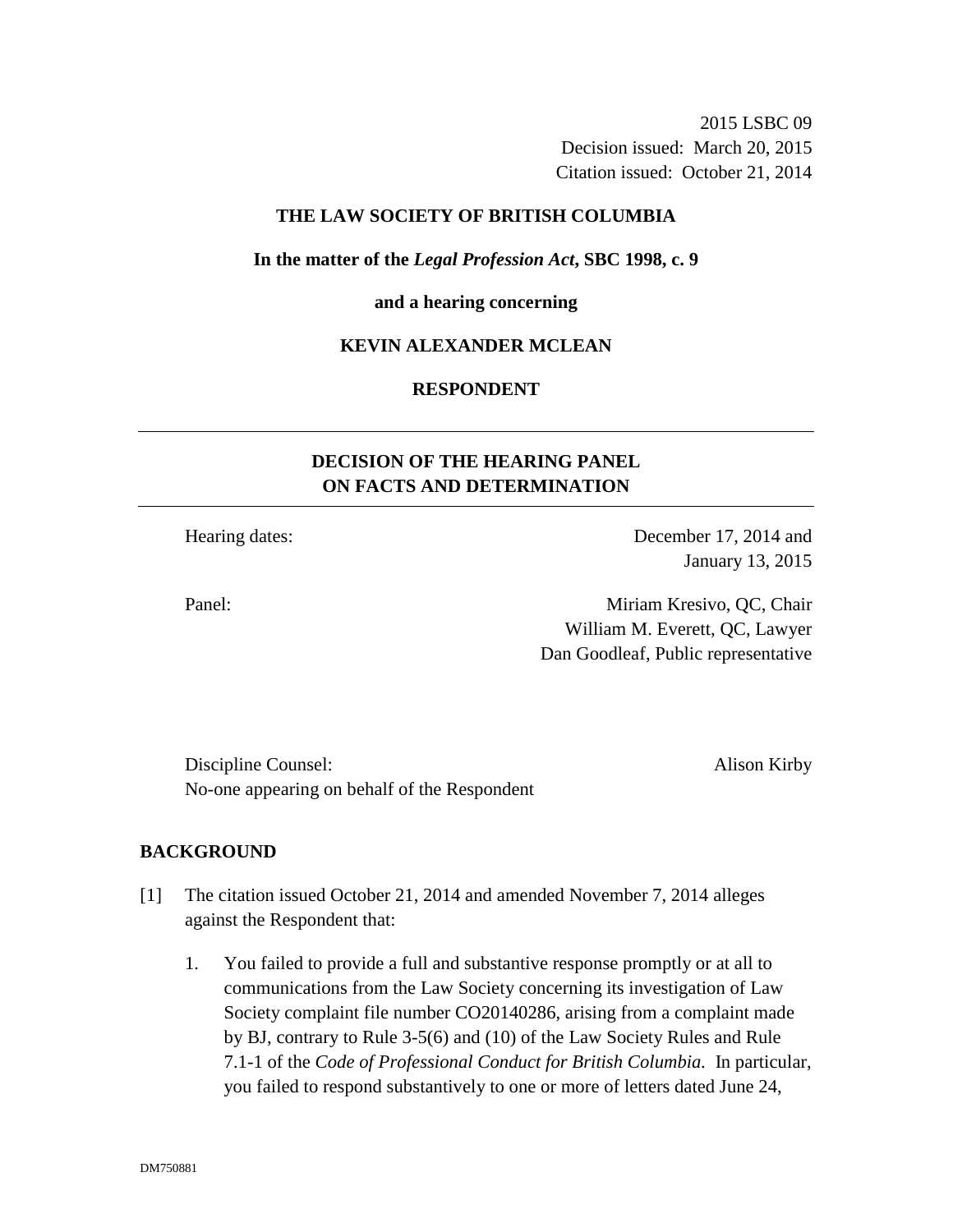2014, July 16, 2014, July 29, 2014, August 8, 2014 and September 3, 2014 by doing one or both of the following:

- (a) failing to provide your complete client file; and
- (b) failing to answer all the requests for information set out in one or more of the letters.
- 2. You failed to provide a full and substantive response promptly or at all to communications from the Law Society concerning its investigation of Law Society complaint file number CO20130618, arising from a complaint made by the Practice Standards Committee, contrary to Rule 3-5(6) of the Law Society Rules and Rule 7.1-1 of the *Code of Professional Conduct for British Columbia.* In particular, you failed to respond substantively to requests for information set out in one or more of the letters dated July 8, 2014, July 29, 2014, August 6, 2014, August 18, 2014, August 27, 2014 and September 11, 2014.
- 3. You failed to provide a full and substantive response promptly or at all to communications from the Law Society concerning its investigation of Law Society complaint file number CO20130626, arising from a complaint made by SO, contrary to Rule 3-5(6) and (6.1) of the Law Society Rules and Rule 7.1-1 of the *Code of Professional Misconduct for British Columbia.* In particular, you failed to respond substantively to one or more of letters dated July 29, 2014, August 6, 2014, August 18, 2014, August 27, 2014 and September 10, 2014 by doing one or both of the following:
	- (a) failing to answer all the requests for information set out in one or more of the letters;
	- (b) failing to attend a scheduled interview.
- 4. You failed to comply with a Rule 3-7.1 Order made by three Benchers on January 29, 2014 as subsequently varied on August 25, 2014, contrary to Rule 7.1-1(e) of the *Code of Professional Conduct for British Columbia,* by failing to do one or more of the following:
	- (a) comply with the terms of the practice supervision agreement relating to: (i) daily and weekly meetings with your practice supervisor; and (ii) ensuring that all court documents are reviewed prior to being filed with the court;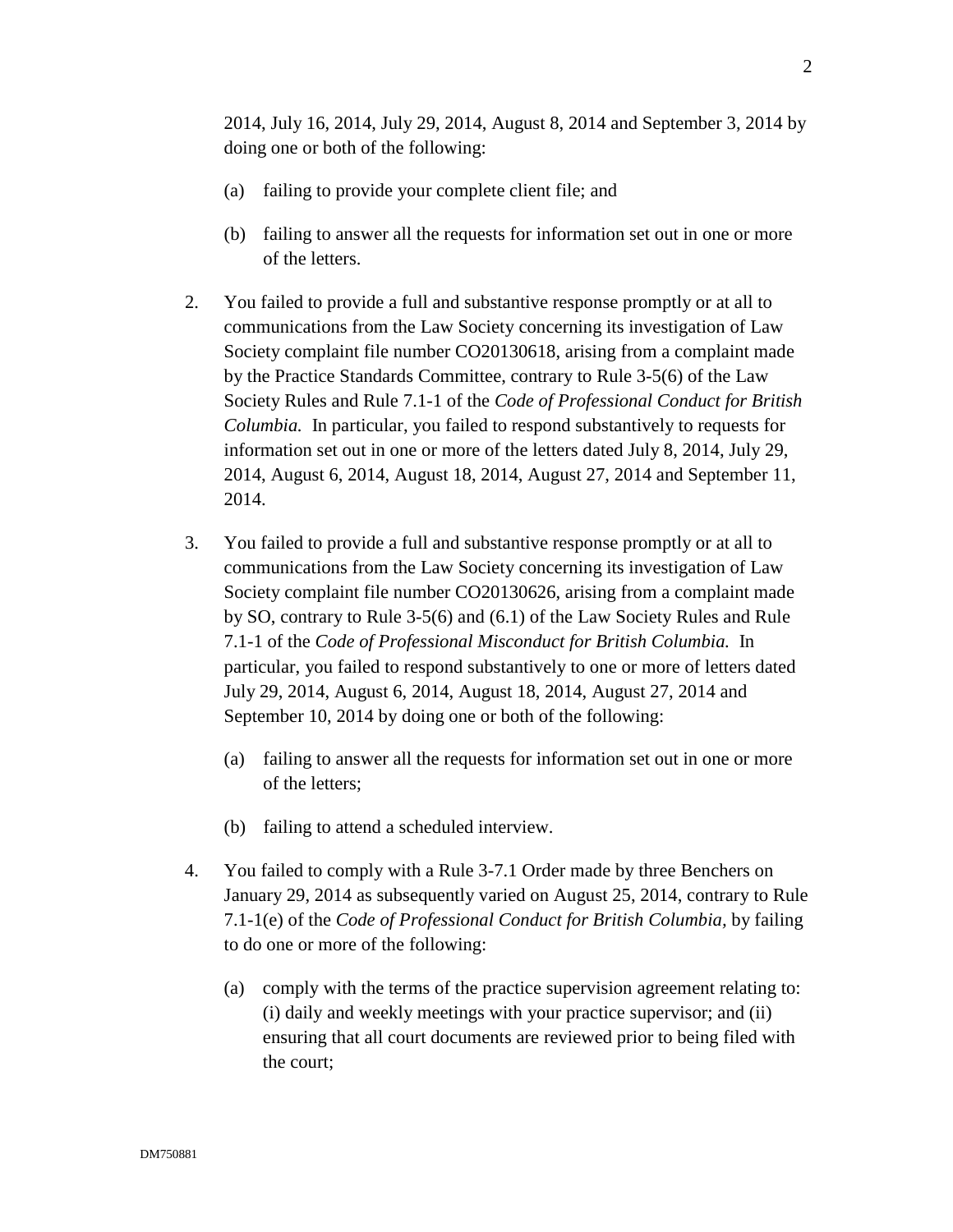- (b) immediately cease practising law until such time as you had entered into and agreed to comply with a new employment or practice supervision agreement approved by the Practice Standards Committee;
- (c) operate your trust account with a second signatory who had been approved by the Executive Director of the Law Society and in particular, in failing to ensure that one trust cheque dated June 4, 2014, two trust cheques dated July 9, 2014 and two trust cheques dated July 10, 2014 were signed by an approved second signatory;
- (d) provide the information and documentation requested about trust transactions in one or more letters dated July 17, 2014; July 30, 2014; August 11, 2014; August 20, 2014; September 10, 2014 and September 14, 2014 from Felicia Ciolfitto, Manager of Trust Regulation.
- 5. You failed to comply with an Order made by a hearing panel on July 29, 2014, contrary to Rule 7.1-1(e) of the *Code of Professional Conduct for British Columbia,* by failing to deliver to the Law Society on or before August 22, 2014 supporting documentation with respect to your non-attendance at a scheduled hearing on July 29, 2014 including documentation with respect to your medical condition and admission to Lions Gate Hospital on July 28, 2014.
- 6. You failed to successfully complete the Small Firm Course until in or about April 2014 contrary to one or more of the following:
	- (a) Rule 3-18.2 of the Law Society Rules;
	- (b) your undertaking dated September 18, 2013 to the Law Society; and
	- (c) an Order made by three Benchers of the Law Society on January 29, 2014.
- 7. You failed to comply with an Order made by a hearing panel on September 29, 2014, contrary to Rule 7.1-1(e) of the *Code of Professional Conduct for British Columbia*, by failing to deliver to the Law Society on or before October 24, 2014 all medical clinical records of any medical practitioners seen by you in relation to your accident injuries of July 28, 2014 and the clinical records of Lions Gate Hospital/Vancouver Coastal Health from July 28, 2014 to date pertaining to your accident injuries of July 28, 2014.

The conduct referred to in paragraphs 1 to 7 above constitute professional misconduct pursuant to s. 38(4) of the *Legal Profession Act*.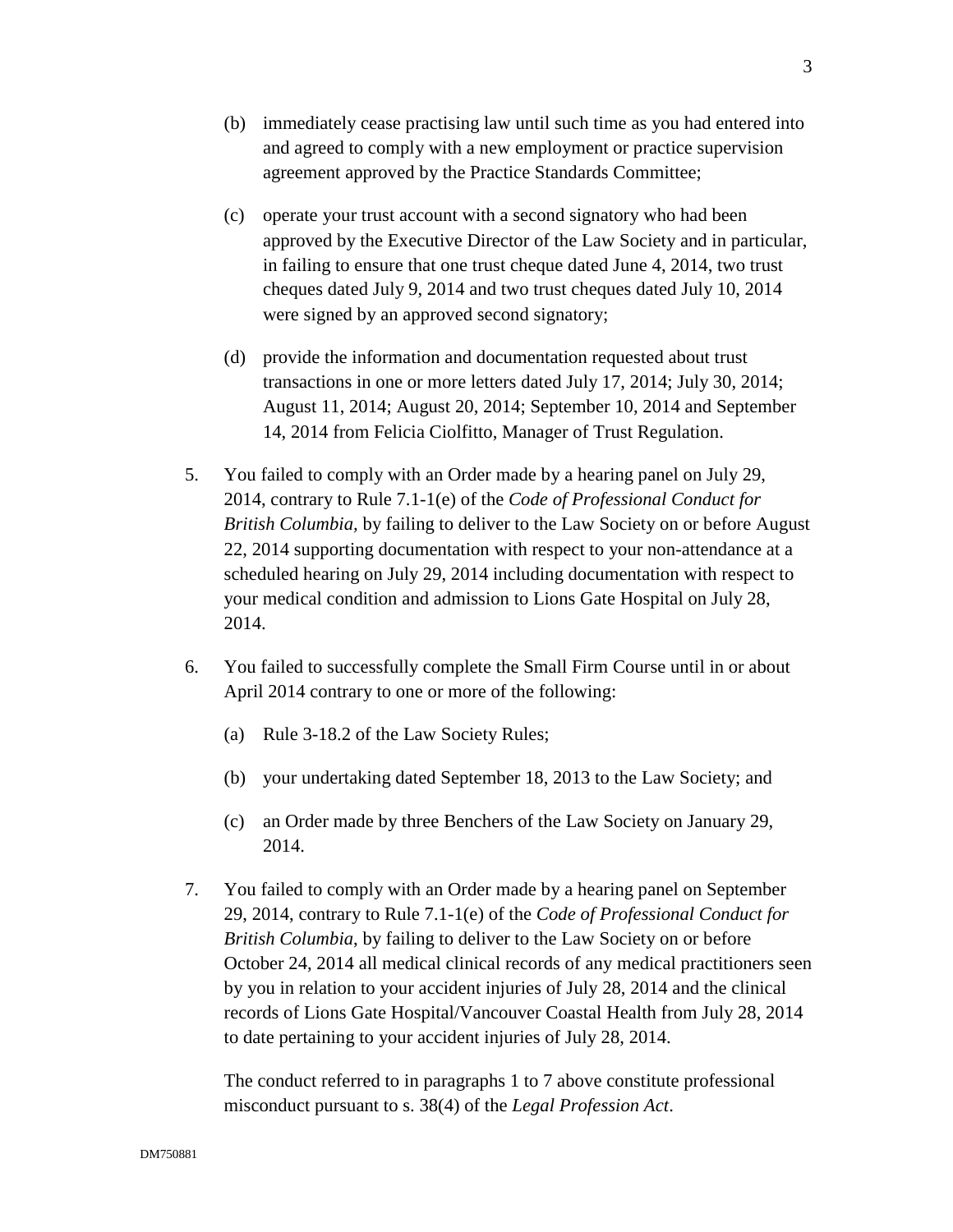### **SERVICE ON THE RESPONDENT**

- [2] The Law Society initially experienced some difficulty in serving the amended citation and Notice of Hearing on the Respondent.
- [3] Upon application of the Law Society pursuant to Rule 10-1(1.2) of the Law Society Rules ("Rules"), the President of the Law Society ordered on November 12, 2014 ("President's Order") that the Law Society could serve any notice or other document on the Respondent by:
	- (a) leaving a notice or document addressed to the Respondent at the place of business of Gary Lo at [address in Vancouver], or by sending it to Mr. Lo at [email address]; and
	- (b) sending an email to Mr. McLean at [email address] notifying him that the notice or document had been delivered to Mr. Lo.
- [4] The affidavit of Katherine Shaben sworn December 17, 2014 confirms that the Respondent was served on November 13, 2014 with a copy of the amended citation, Notice of Hearing, affidavit evidence and related documents in accordance with the provisions of the President's Order.

#### **PROCEEDING IN THE ABSENCE OF THE RESPONDENT**

- [5] The Respondent was not in attendance on the original hearing date, December 17, 2014. Nor was he in attendance at the continuation of the hearing on January 13, 2015. No-one appeared on the Respondent's behalf on either of the hearing dates, nor were any materials submitted in response to the Law Society's allegations.
- [6] Section 42(2) of the *Legal Profession Act* permits a hearing panel to proceed in the absence of a respondent if the panel is satisfied that the respondent has been served with notice of the hearing.
- [7] As stated above, the Panel is satisfied that the Respondent was properly served with notice of the hearing and the amended citation.
- [8] The amended citation states, in part, that:

If you fail to appear at the hearing, the Hearing Panel may proceed with the hearing in your absence and make any order that it could have made had you been present.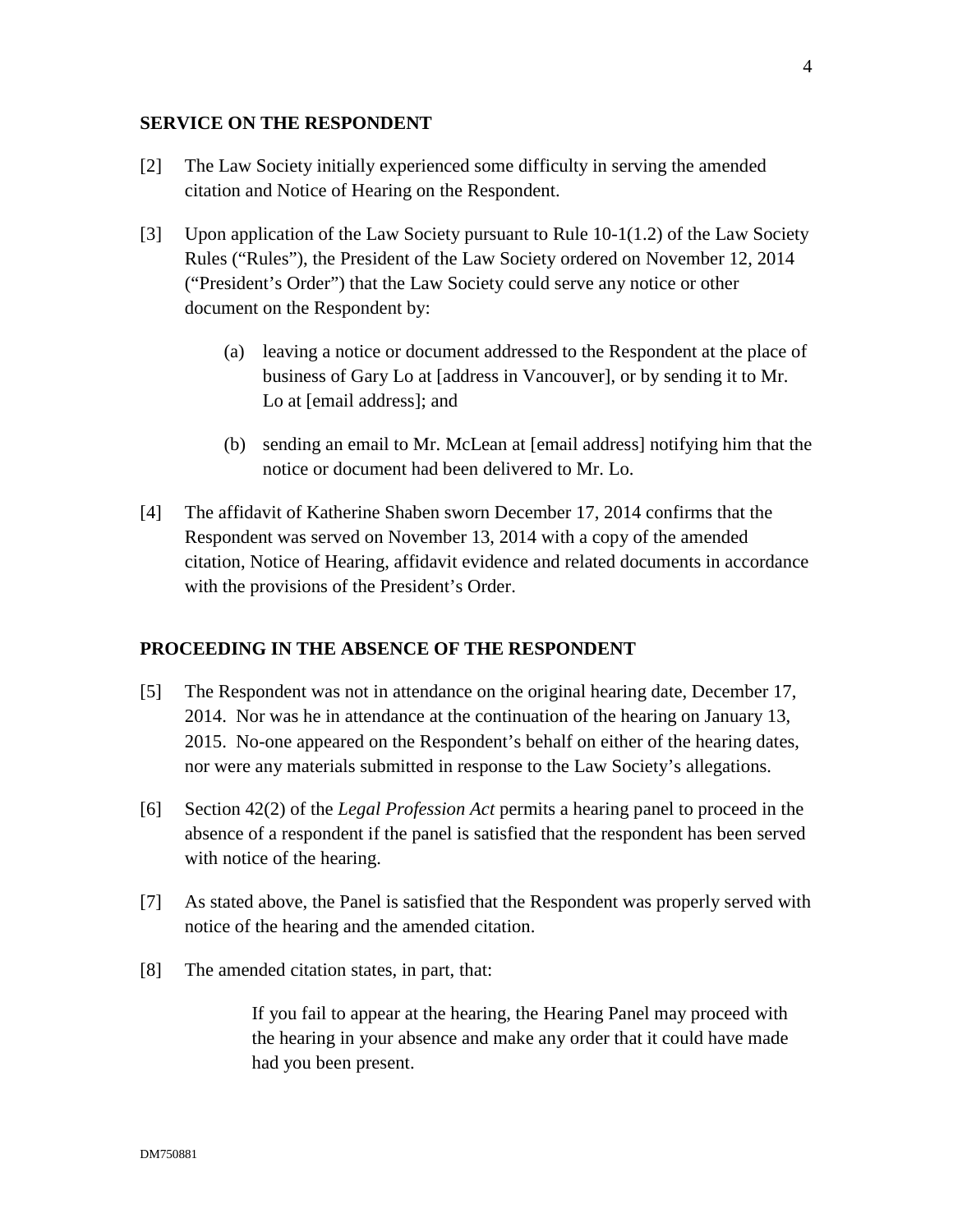- [9] At the commencement of the hearing on December 17, 2014, the Respondent did not appear. Counsel for the Law Society presented the Panel with some additional material (which had been provided to the Respondent prior to the hearing). The Panel adjourned for approximately 30 minutes to discuss the material. When the Panel reconvened, the Respondent had still not appeared.
- [10] As a result, the Panel decided to proceed with the hearing on December 17, 2014 in the absence of the Respondent.
- [11] The hearing did not complete on December 17, 2014 and was adjourned, to be continued on January 13, 2015.
- [12] Prior to continuation of the hearing on January 13, 2015, the Law Society confirmed by affidavit of Katherine Shaben, sworn January 12, 2015, that it had served the Respondent with notice of the continuation of the hearing in accordance with the provisions of the President's Order. The notice stated in part:

I remind you that should an adverse determination be made against you at the conclusion of the hearing, the Law Society will seek to immediately proceed to the disciplinary action phase of the hearing.

- [13] At the continuation of the hearing on January 13, 2015, the Respondent did not appear.
- [14] As a result, the Panel decided to proceed with and complete the hearing on January 13, 2015 in the absence of the Respondent.
- [15] At the beginning of the hearing on January 13, 2015, the Law Society made an application to the Panel seeking two further amendments to the amended citation. First, by deleting subparagraph (ii) of allegation 4(a) and second, by changing the date of "September 14, 2014" in allegation 4(d) to read "September 19, 2014".
- [16] Notice of the first amendment was served on the Respondent in accordance with the President's Order as confirmed by the affidavit of Katherine Shaben sworn January 12, 2015 and was granted by the Panel. There did not appear to be any evidence of notice of the second amendment being served on the Respondent. The Panel, nevertheless, granted the second amendment as it appeared to be merely a minor typing error regarding the date of a letter.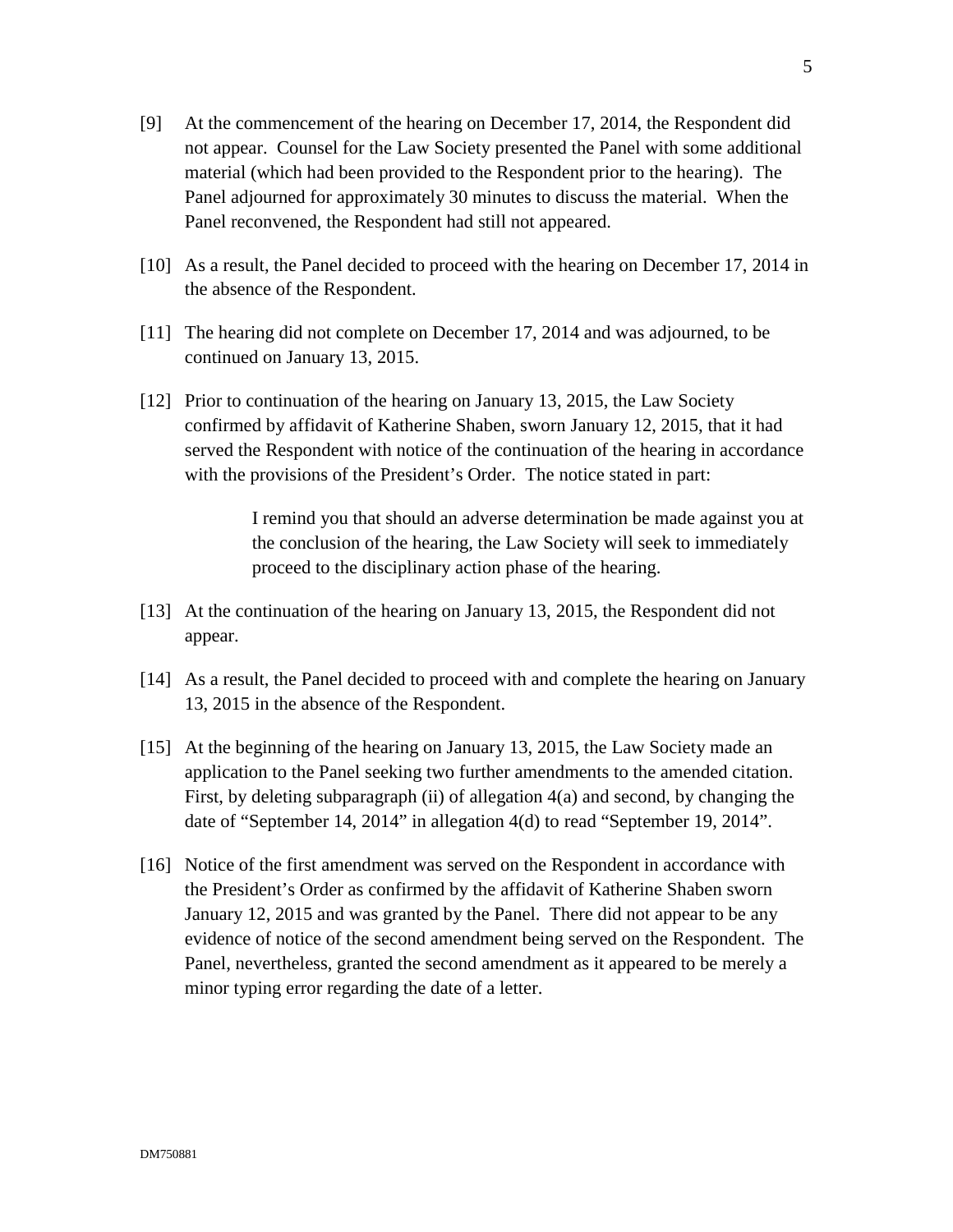### **SUMMARY HEARING**

[17] This hearing is brought pursuant to the summary hearing process set out in Rule 4- 24.1 of the Rules. Rule 4-24.1 states:

#### **Summary Hearing**

### **4-24.1**

- (1) This Rule may be applied in respect of the hearing of a citation comprising only allegations that the respondent has done one or more of the following:
	- (a) breached a Rule;
	- (b) breached an undertaking given to the Society;
	- (c) failed to respond to communication from the Society;
	- (d) breached an order made under the Act or these Rules.
- (3) Unless the panel rules otherwise, the respondent and discipline counsel may adduce evidence by
	- (a) affidavit,
	- (b) an agreed statement of facts, or
	- (c) an admission made or deemed to be made under Rule 4- 20.1.
- (4) Despite Rules 4-34 and 4-35, the panel may consider facts, determination, disciplinary action and costs and issue a decision respecting all aspects of the proceeding.
- [18] The amended citation contains allegations of failure to respond to communications from the Law Society, breaches of Orders made under the Act or Rules and breach of an undertaking given to the Law Society. As a result, the Panel decided to proceed by way of a summary hearing based on affidavit evidence.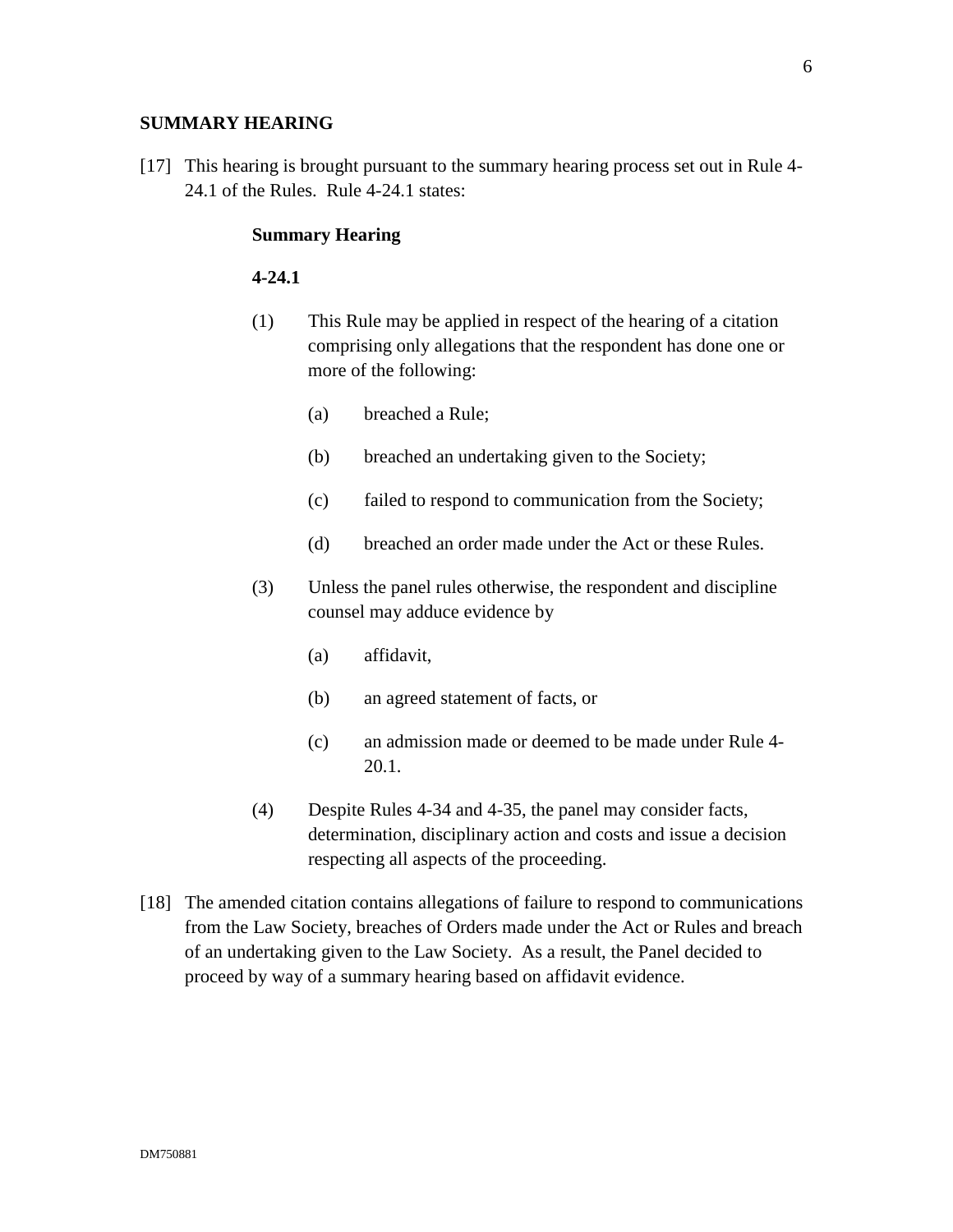### **ONUS**

[19] The onus of proof in this summary hearing is on the Law Society and the standard of proof is the balance of probabilities. (*FH v. McDougall*, 2008 SCC 53, and *Law Society of BC v. Schauble*, 2009 LSBC 11.)

#### **ALLEGATIONS 1 TO 3**

[20] Allegations 1 to 3 each allege that the Respondent failed to respond to the Law Society, contrary to Rule 3-5(6) and rule 7.1-1 of the *Code of Professional Conduct for British Columbia* (the "*BC Code*").

#### **Allegation 1**

- [21] Mark Bussanich, a staff lawyer in the Law Society's Investigation, Monitoring and Enforcement Department ("IME Department"), was assigned to investigate a complaint by BJ against the Respondent (the "BJ Complaint"). The BJ Complaint is still under investigation and the substance of the complaint does not form a part of allegation 1, which relates only to the Respondent's failure to respond to the Law Society.
- [22] Mr. Bussanich sent letters to the Respondent in connection with the BJ Complaint on June 24, 2014, July 16, 2014, July 29, 2014, August 8, 2014 and September 3, 2014 asking the Respondent to provide his client's complete file and other information relating to the BJ Complaint.
- [23] The Respondent failed to provide any substantive response to the foregoing letters.
- [24] On July 28, 2014 the Respondent did send an email to the Law Society in connection with a hearing on another citation that was to begin on July 29, 2014 ("July 29 Citation") stating that he had been hospitalized due to an accident and would be unable to attend the hearing. However, the Respondent failed to provide any medical evidence to substantiate the accident, injury or hospitalization, despite being ordered to do so by the panel hearing the July 29 Citation.
- [25] There was also evidence that, since at least the end of August 2014, the Respondent had sent substantive emails to the Law Society and to opposing counsel on his client matters.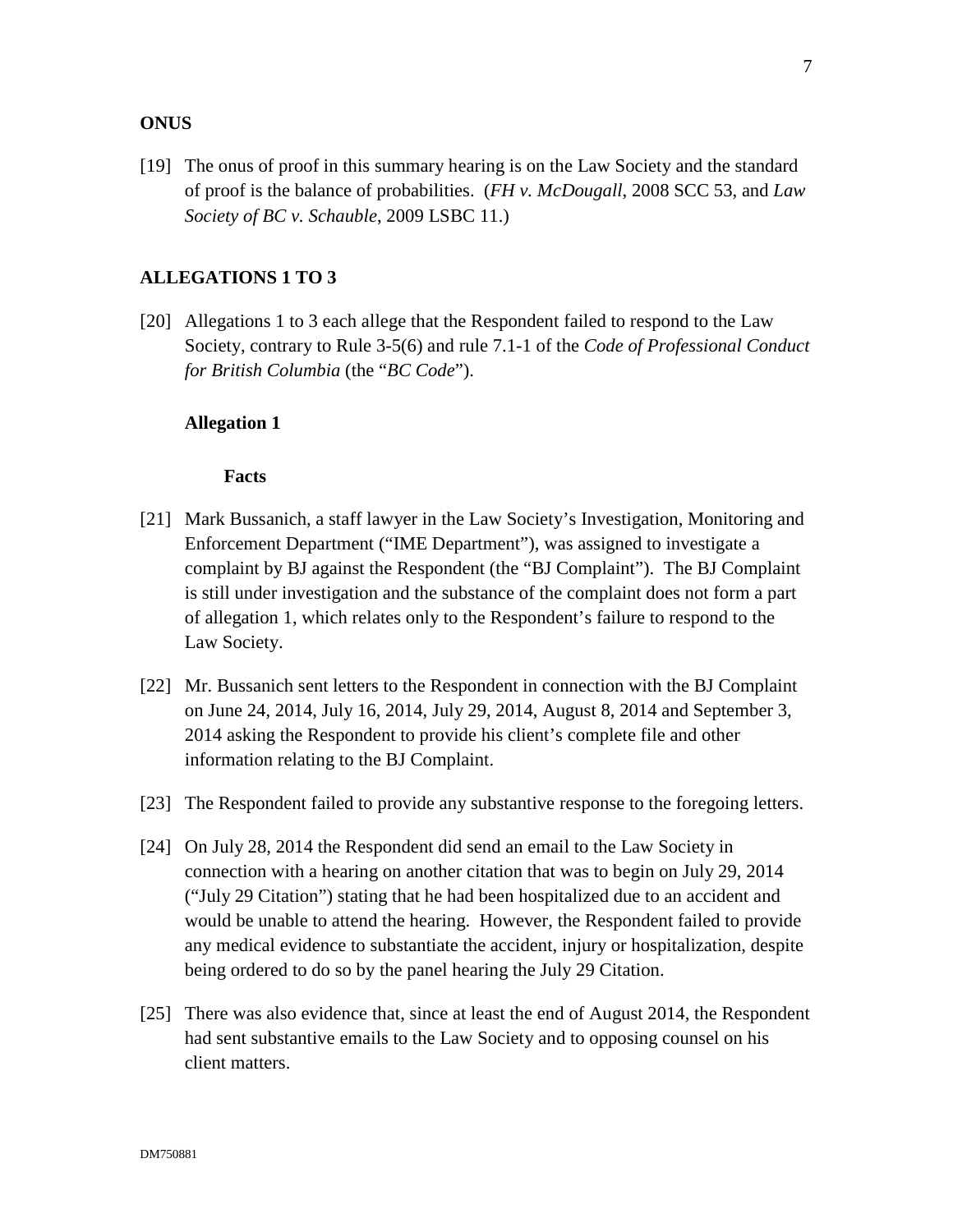- [26] The Panel draws the inference from the foregoing evidence that the Respondent was at least, as of the end of August 2014, able to respond to the Law Society's letters.
- [27] The Panel finds that the evidence has established on the balance of probabilities that the Respondent failed to provide full and substantive responses, promptly or at all, to the Law Society's letters in relation to the BJ Complaint as particularized in allegation 1.

## **Allegation 2**

### **Facts**

- [28] Erin Berger, a staff lawyer in the Law Society's IME Department, was assigned, on or about January 2014, to investigate a complaint against the Respondent arising from a referral made by the Practice Standards Committee (the "Practice Standards Complaint").
- [29] Ms. Berger sent letters to the Respondent on July 8, 2014, July 29, 2014, August 6, 2014, August 18, 2014, August 27, 2014 and September 11, 2014 requiring a response to questions raised in respect of the Practice Standards Complaint. The Respondent has failed to provide a substantive response to any questions or requests for information in Ms. Berger's letters.
- [30] The Panel finds that the evidence has established on the balance of probabilities that the Respondent failed to provide full and substantive responses, promptly or at all, to the Law Society's letters in relation to the Practice Standards Complaint as particularized in allegation 2.

## **Allegation 3**

- [31] Ms. Berger of the Law Society's IME Department was assigned, on or about January 2014, to investigate another complaint against the Respondent by SO (the "SO Complaint"). The SO Complaint is still under investigation and does not form part of allegation 3, which relates only to the Respondent's failure to respond to the Law Society.
- [32] Ms. Berger sent letters to the Respondent on July 29, 2014, August 6, 2014, August 18, 2014, August 27, 2014 and September 10, 2014, some of which requested him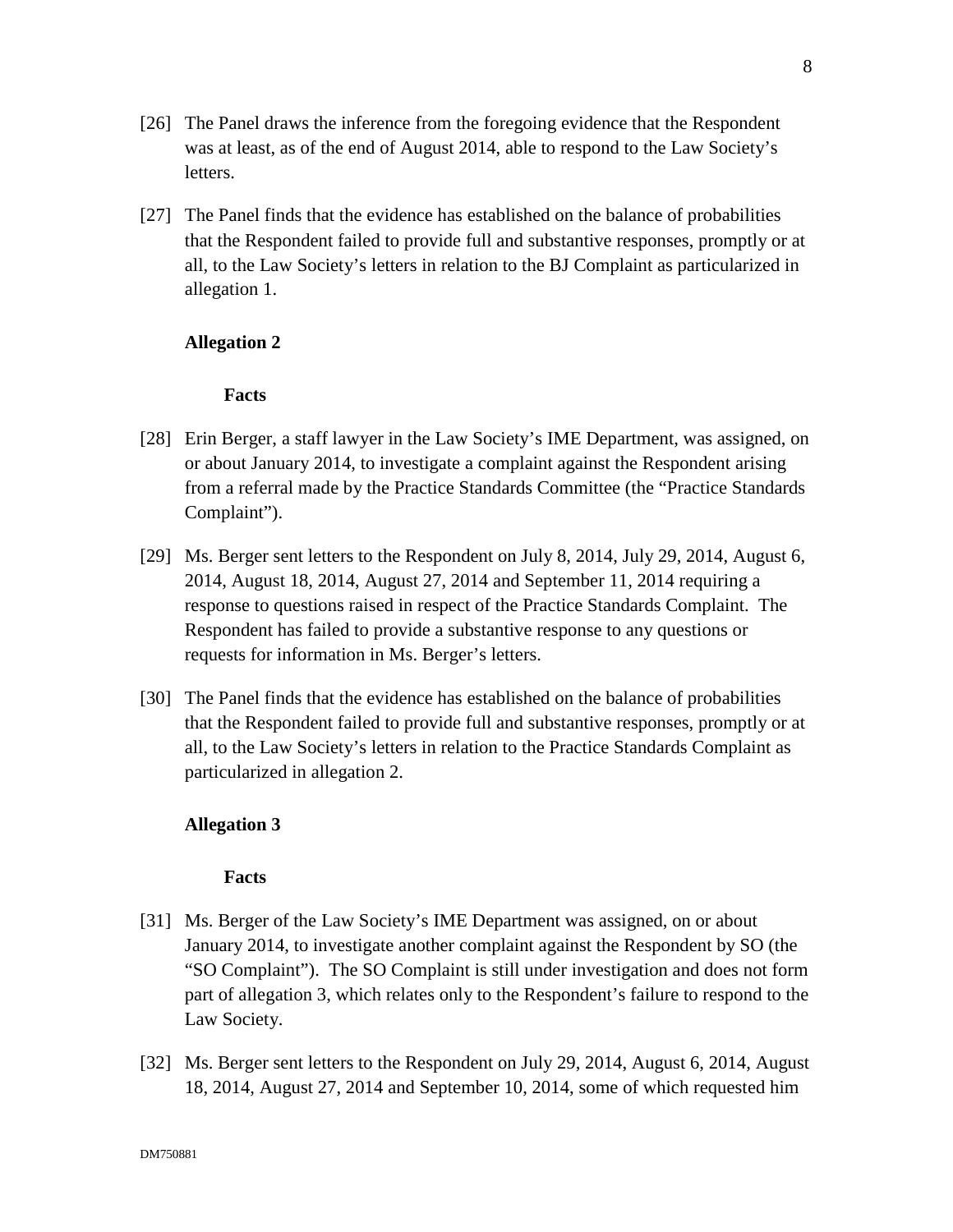to provide dates for an interview, requested information regarding his medical condition, or simply demanded that he respond to the Law Society's correspondence in relation to the SO Complaint.

- [33] The Respondent has failed to provide a substantive response to any of the requests for information in the Law Society's letters in relation to the SO Complaint.
- [34] The Panel finds that the evidence has *established on the balance of probabilities*  that the Respondent failed to provide full and substantive responses, promptly or at all, to the Law Society's letters in relation to the SO Complaint as particularized in allegation 3.

### **ALLEGATION 4**

- [35] Allegation 4 of the amended citation alleges that the Respondent failed to comply with a Bencher Order made under Rule 3-7.1 as particularized in allegations 4(a), 4(b), 4(c) and 4(d) respectively.
- [36] The Order in question was made by three Benchers on January 29, 2014, pursuant to Rule 3-7.1, placing interim conditions and limitations on the Respondent's practice ("Practice Order").
- [37] Paragraph 1(a) of the Practice Order required the Respondent to enter into and comply with a Practice Supervision Agreement ("PSA") with a lawyer satisfactory to the Practice Standards Department.
- [38] The Respondent entered into a PSA dated February 3, 2014 with Robert J. King as Practice Supervisor.

#### **Allegation 4(a)**

- [39] Allegation 4(a)(i) alleges that the Respondent failed to comply with the Practice Order by failing to comply with the terms of the PSA relating to *daily* and *weekly* meetings with his Practice Supervisor.
- [40] Paragraph 19 of the PSA required regular communications between the Respondent and Mr. King, as follows:
	- 19. The Lawyer and the Practice Supervisor will communicate on a regular basis in person, by telephone and/or email, daily for the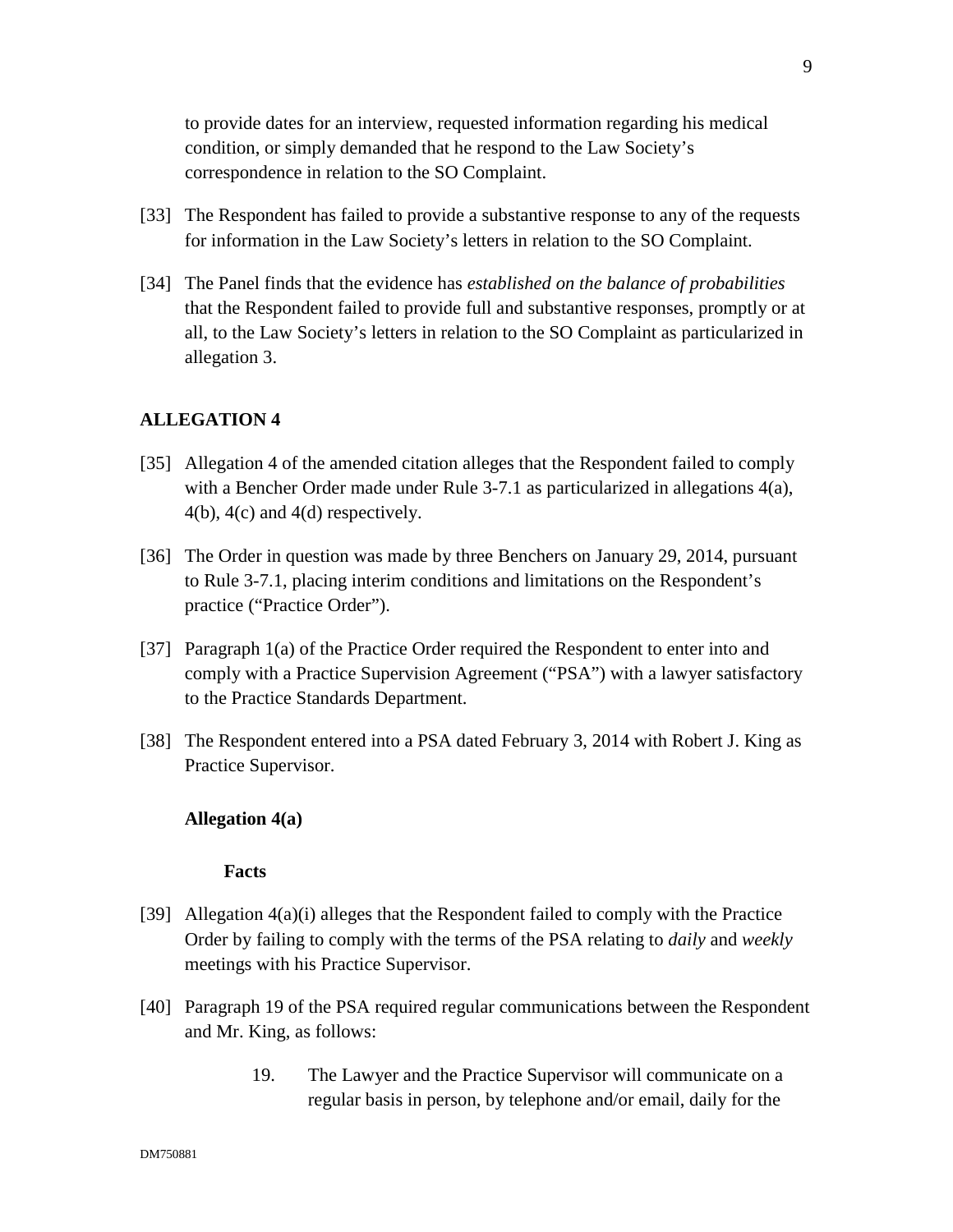purposes of fulfilling this Agreement. These communications are in addition to the File Progress Reports and the Compliance Reports.

- [41] In February 2014, John Nalleweg, a staff lawyer in the Practice Standards Department, was assigned the responsibility of liaising with the Respondent and Mr. King with respect to the PSA.
- [42] Mr. Nalleweg was informed by Kensi Gounden, Manager of the Law Society's Practice Standards Department, that on July 23, 2014, Mr. King had contacted that Department and advised that he had not received any substantive communications from the Respondent in the preceding three weeks.
- [43] Mr. Nalleweg spoke with Mr. King on July 23, 2014 and was informed by Mr. King as follows:
	- (a) that he had become increasingly frustrated with communication with the Respondent and that sometime in the spring the Respondent had decided he would no longer take calls on his cell phone from Mr. King. Thereafter, Mr. King was forced to use email for all communications with the Respondent, except when they met face to face;
	- (b) that the Respondent had told Mr. King by email dated July 3, 2014 that he had come down with an illness and would not be coming into the office for some time; and
	- (c) that by mid-July Mr. King was growing increasingly concerned that the Respondent was not properly minding his practice and that he sent a series of emails seeking the Respondent's assurance that the practice was being managed in the Respondent's absence, to which he received no response.
- [44] Mr. King provided Mr. Nalleweg with copies of all his July 2014 communications with the Respondent.
- [45] On July 23, 2014, Mr. King emailed the Respondent expressing his concern that the Respondent had not confirmed that he was attending to his files and stated in part:

Further to my previous emails, as you have not confirmed that you are attending to your files, and as your mail and phone messages continue to accumulate, I was left with no choice but to speak with Mr. Nalleweg this afternoon, as I told you I would do.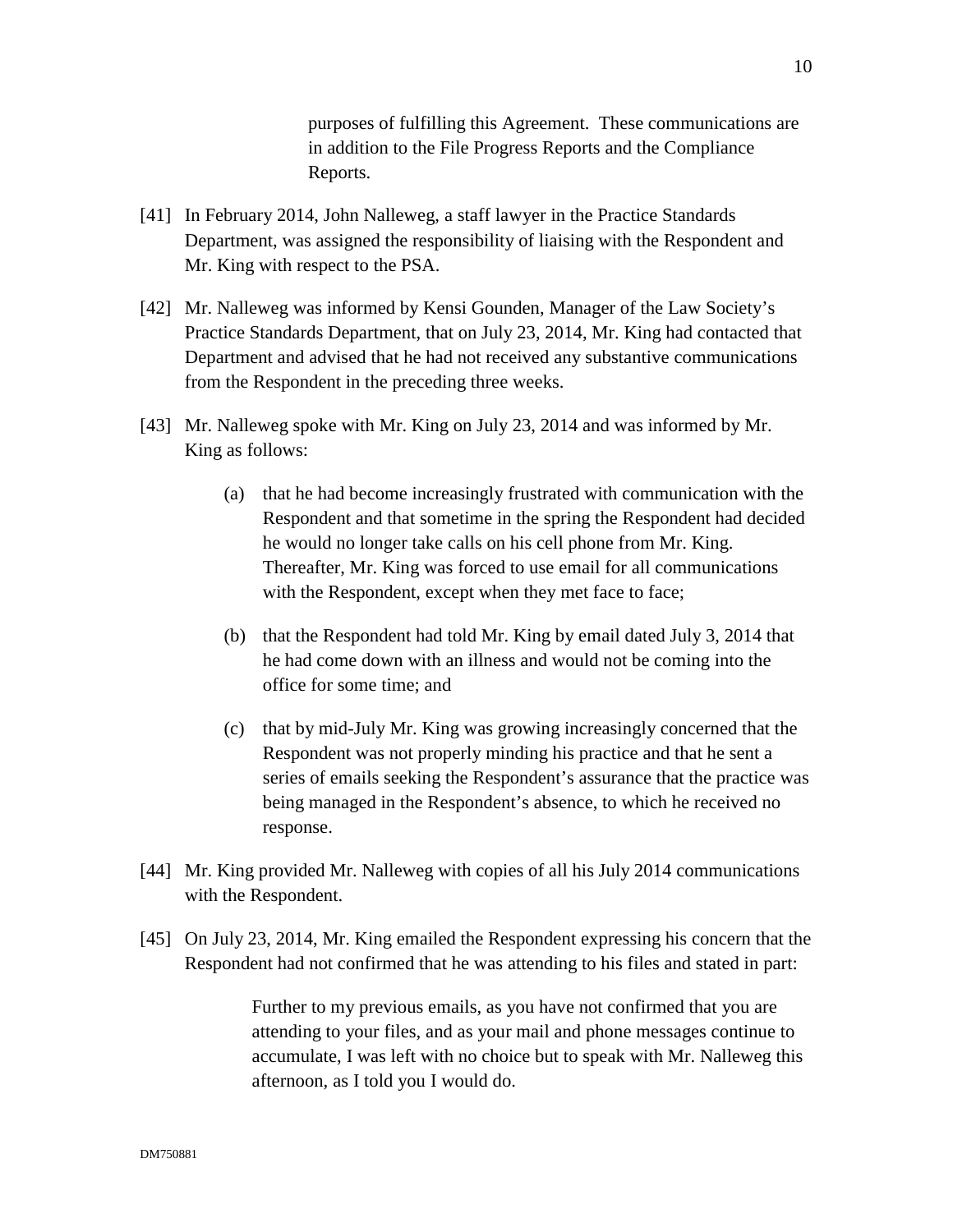You must confirm to me by return email, by no later than 12:00 p.m. tomorrow (that is my deadline), that you are attending to your files and your practice, even if you are doing so from home. Mr. Nalleweg advised me that, if I do not receive your confirmation that you are attending to your files and your practice, the Law Society will have to consider appointing a custodian over your practice.

And, even if you are attending to your practice from home, we still have obligations under the PSA which require us to communicate about your files and your practice, including meetings. If we are unable to do so, I will be left with no choice but to give notice that I must terminate the PSA.

[46] On July 25, 2014, Mr. King sent a letter to the Respondent that stated in part:

Further to my numerous emails to you since Tuesday, July 15th, requesting you to confirm that you have been attending to your files, your mail, and your telephone messages, I have received no reply from you and your mail and messages continue to accumulate in your office.

…

As it appears that you are now practising without communicating with me, and as you are not attending at the office, or attending to your mail and phone messages, it has become impossible for me to supervise your practice and the matter is now out of my hands.

- [47] By letter dated July 28, 2014 to the Respondent (copy to the Law Society) Mr. King gave notice of his resignation as Practice Supervisor, pursuant to paragraph 2.3 of the PSA, effective August 31, 2014.
- [48] Discipline counsel asked the Panel to draw the inference, based on its review of the foregoing evidence, that, in the period between July 1, 2014 and Mr. King's notice of resignation on July 28, 2014, the Respondent failed, pursuant to paragraph 19 of the PSA, to "communicate on a regular basis, in person, by telephone and/or email, daily for the purpose of fulfilling this [PSA] Agreement."
- [49] Mr. King certainly made every effort during that time period, through emails and telephone messages, to communicate with the Respondent regarding the status of the Respondent's files and his practice. Mr. King did receive an email from the Respondent on or about July 2, 2014 and a copy of a doctor's note advising that the Respondent would be unable to work due to illness until July 7, 2014. While there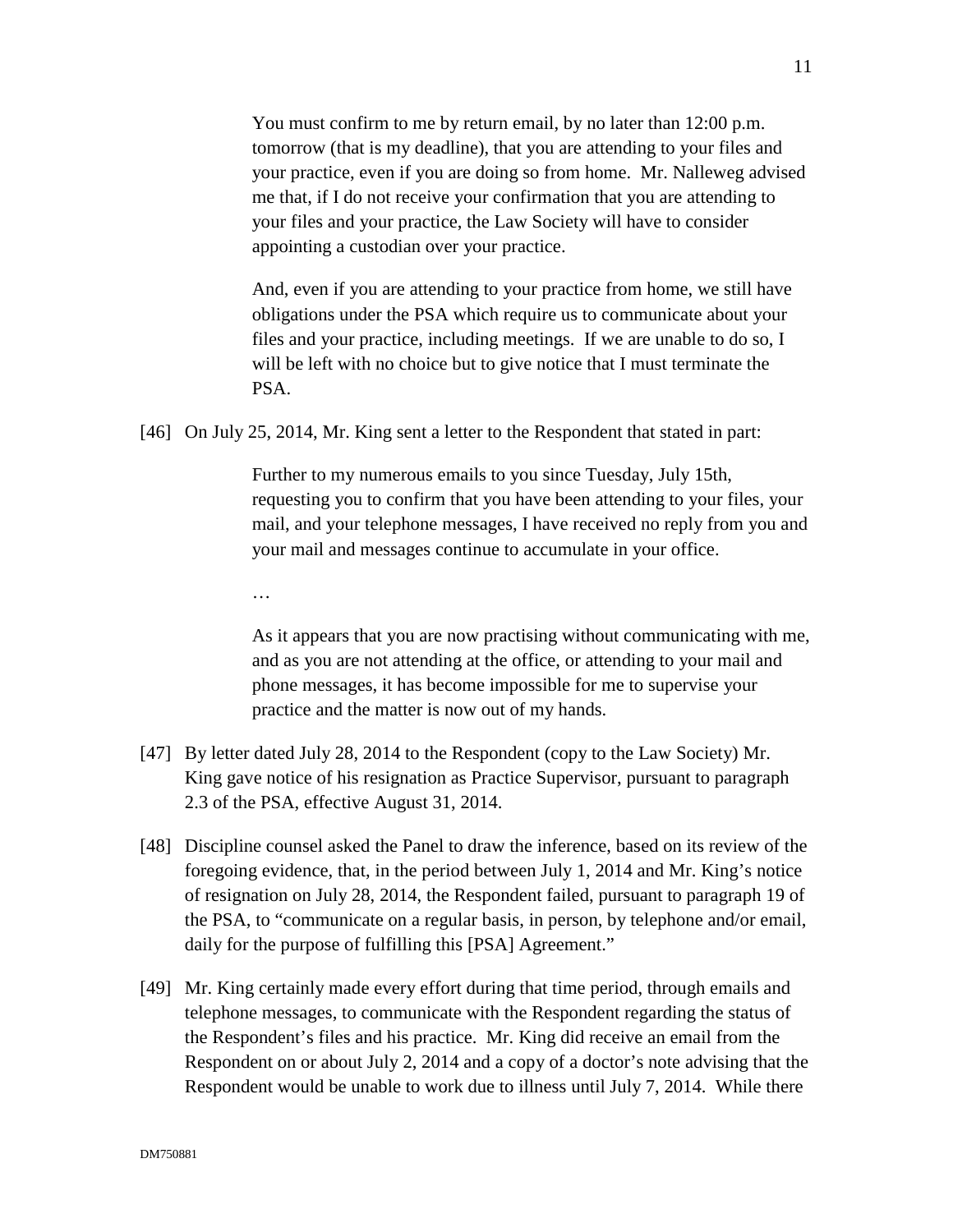were a few additional emails from the Respondent to Mr. King during that period, none were substantive responses to Mr. King's requests for communication regarding the status of his files and his practice. This led directly to Mr. King's decision to resign as Practice Supervisor effective August 31, 2014.

- [50] While there appears to be sufficient evidence to establish, on a balance of probabilities, that the Respondent failed to *communicate* on a daily basis as required by paragraph 19 of the PSA (in person, by telephone and/or by email), the amended citation alleges that the Respondent failed to comply with "the terms of the PSA relating to *daily* meetings."
- [51] Paragraph 19 of the PSA does not require "daily meetings." Rather, it requires a broad form of daily communication. The Law Society did not specifically allege that the Respondent failed to provide such communication in its amended citation. For that reason, the portion of allegation  $4(a)(i)$  dealing with "daily meetings" is dismissed.
- [52] Allegation 4(a)(i) of the amended citation also alleges that the Respondent failed to comply with the terms of paragraph 20 of the PSA relating to weekly meetings with Mr. King, his Practice Supervisor.
- [53] Paragraph 20 of the PSA required regular in-person meetings between the Respondent and Mr. King as follows:
	- 20. In addition to the communications referred to in paragraph 19 above, the Practice Supervisor will meet with the Lawyer in the Lawyer's offices at weekly [sic] for at least two hours, to review one or more files in detail, to ensure that the file progress reports are accurate and to ensure that there are no problems, such as communications issues, that are not reflected in the file progress reports. If the Practice Supervisor deems it appropriate, the inperson meetings shall be more frequent and/or longer.
- [54] Mr. Nalleweg deposed that he received a first quarterly report letter on or about April 30, 2014 from Mr. King regarding the Respondent's general compliance under the provisions of the PSA. Mr. King attached to that report a record of his meetings with the Respondent for the period from February 4, 2014 to April 29, 2014. Mr. Nalleweg also received a second quarterly report letter from Mr. King on or about July 31, 2014, to which Mr. King attached a record of his meetings with the Respondent for the period from May 5, 2015 to June 26, 2014.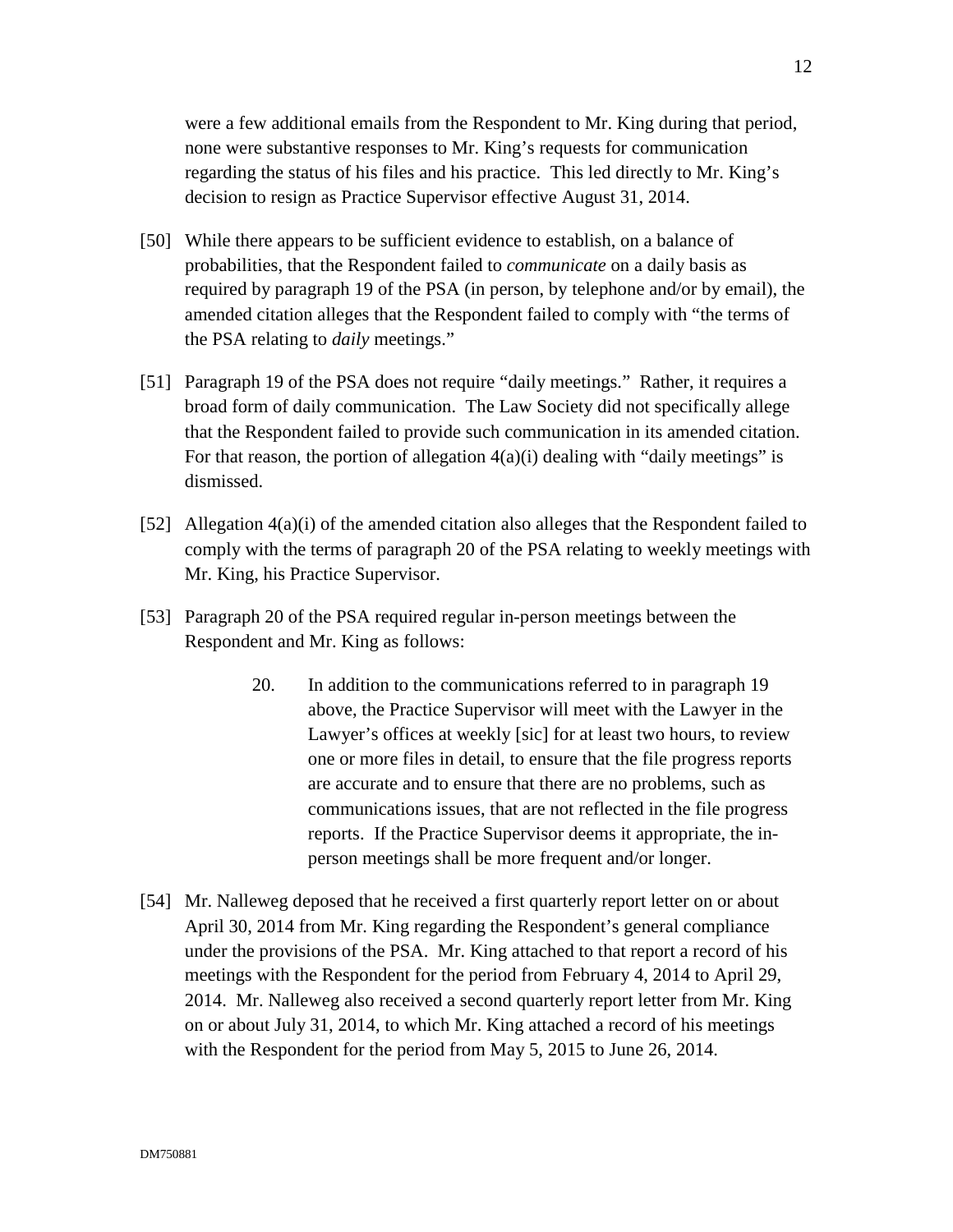- [55] At the hearing on December 17, 2014, counsel for the Law Society advised the Panel in her oral submissions and in her written submissions at para. 71 that, based on an analysis of the foregoing evidence of Mr. Nalleweg, the Respondent failed (as required by paragraph 20 of the PSA) to meet in person with Mr. King on a weekly basis, for at least two hours, for 18 of the weeks between January 29, 2014 and August 31, 2014.
- [56] At the continuation of the hearing on January 13, 2015, counsel for the Law Society advised the Panel that, based on a further analysis of the foregoing evidence of Mr. Nalleweg, the Respondent failed (as required by paragraph 20 of the PSA) to meet in person with Mr. King on a weekly basis, for at least two hours, for 19 of the 30 weeks that the PSA was in effect (not including the week Mr. King was away).
- [57] Based on the evidence of Mr. Nalleweg and the representations of counsel for the Law Society, we find that the evidence has established, on a balance of probabilities, that the Respondent failed on no less than 18 weeks during the existence of the PSA to meet in person with Mr. King, his Practice Supervisor, on a weekly basis for at least two hours as required by paragraph 1(a) of the Practice Order and paragraph 20 of the PSA.

## **Allegation 4(b)**

- [58] Allegation 4(b) alleges that the Respondent failed to comply with the Practice Order by immediately ceasing to practise law until such time as he had entered into and agreed to comply with a new employment or practice supervision agreement approved by the Practice Standards Committee.
- [59] Paragraph 1(b) of the Practice Order provides as follows:
	- 1. It is hereby ordered that Kevin Alexander McLean (the "Member") is permitted to practise only with the following conditions and limitations on his practice:
	- …
- (b) if for any reason his employment supervision or practice supervision agreement is terminated, to immediately notify the Practice Standards Department and immediately cease practising law until such time as he has entered into and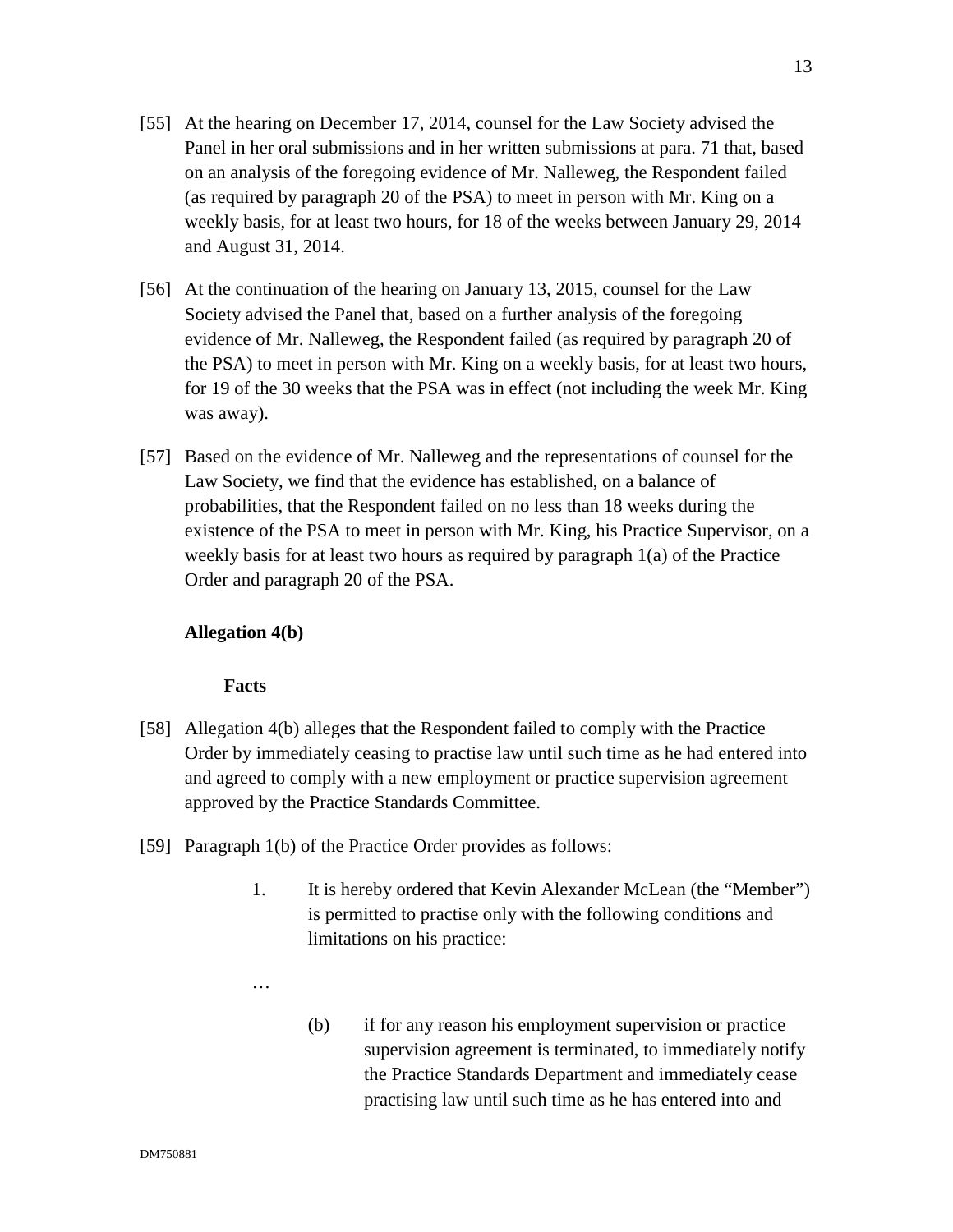agreed to comply with a new employment supervision or practice supervision agreement approved by the Practice Standards Committee;

- [60] As stated above, on July 28, 2014, Mr. King gave the Respondent and the Law Society notice of his resignation as Practice Supervisor under the PSA, effective August 31, 2014.
- [61] The Respondent has not entered into a new practice supervision agreement with a lawyer approved by the Practice Standards Committee.
- [62] On August 25, 2014, the Practice Order was varied by three Benchers to add additional restrictions to the Respondent's practice.
- [63] Through the Law Society Hearing Administrator, the three Benchers sent an email message to Law Society Discipline Counsel and the Respondent outlining the variations to the Practice Order. The email stated in part:

The Benchers have asked that it be communicated to Mr. McLean that these are additional restrictions to the restrictions contained in the order dated January 29, 2014. The Benchers want Mr. McLean to be reminded that they are aware that Mr. King has resigned as the practice supervisor as of August 31, 2014, and they remind Mr. McLean that he cannot practise law without a practice supervisor approved by the Law Society. The Benchers have directed that, if Mr. McLean chooses not to practise law, he must transfer his clients to other lawyers by August 31, 2014 or have a locum in place to assist his former clients. The Benchers advise the Law Society that should there be no approved supervisor or locum in place by August 31, 2014, they should consider other steps.

[64] On September 2, 2014, Discipline Counsel for the Law Society sent an email to the Respondent attaching a letter to the Respondent that stated in part:

I write in response to your email dated August 29, 2014 to Ms. Rai.

#### **1. Cannot Practise Law without a Practice Supervisor**

You mention in your email that you are "just returning to practice." I remind you that pursuant to subparagraphs 1(a) and (b) of the Order made by the Benchers dated January 29, 2014 as amended on August 25, 2014 (a draft copy of which is enclosed), you must **immediately cease to practise law** if your practice supervision agreement is terminated until such time as you have entered into a practice supervision agreement with a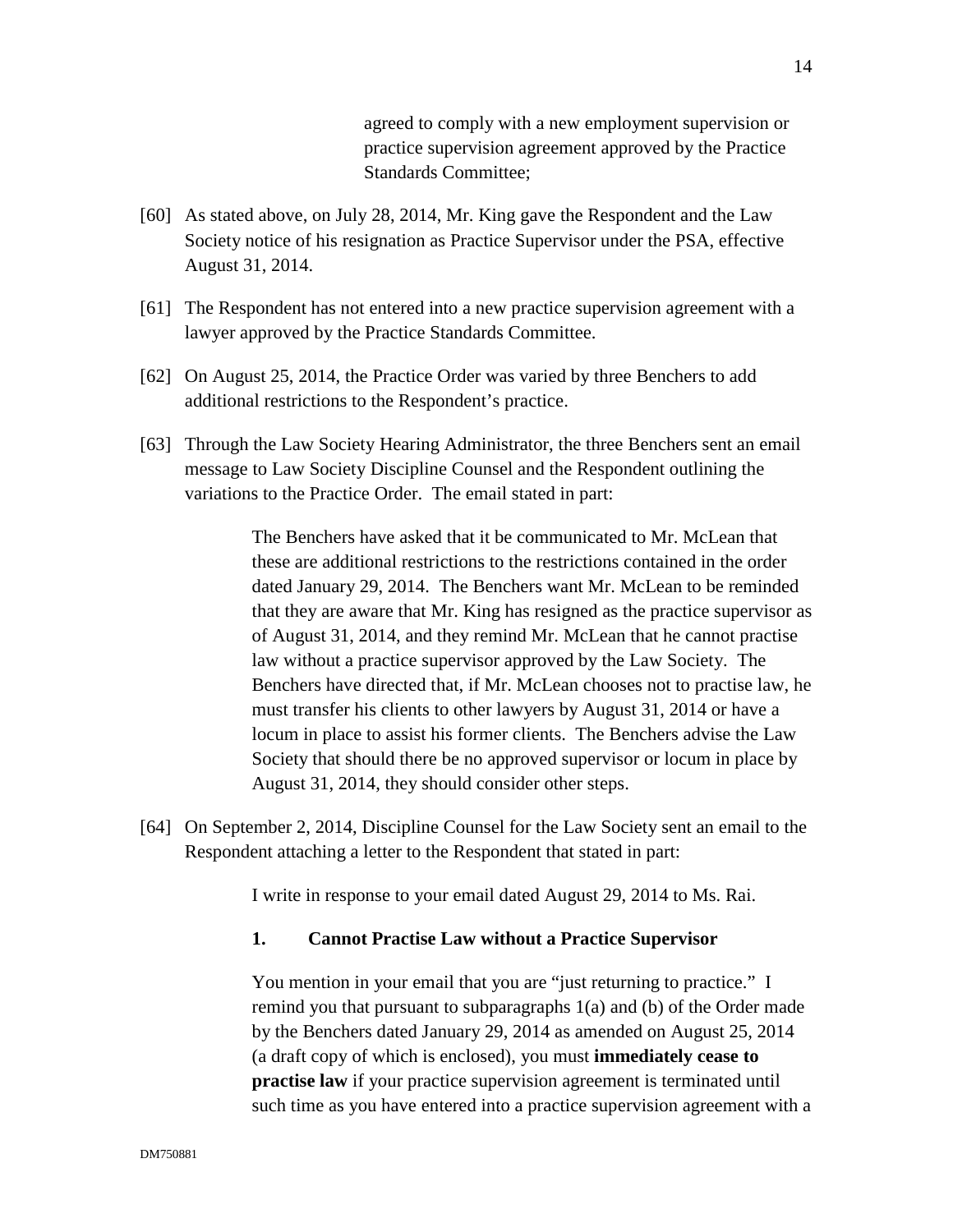practice supervisor who has been approved by the Practice Standards Department. **Accordingly, you are currently not entitled to practise law.** The practice of law is defined in section 1 of the *Legal Profession Act*. Please continue to keep Mr. Nalleweg informed of any proposed practice supervisor.

- [65] As a result of the termination of the PSA, the Custodianship Department of the Law Society made enquiries to determine whether the Respondent's clients were being properly serviced. Trevor Kaatz, staff lawyer in the Custodianship Department, obtained the following email correspondence from DE, a lawyer acting for a defendant in a personal injury matter, which indicates that the Respondent was acting for the plaintiff:
	- (a) an email dated September 3, 2014 from the Respondent to DE presenting a settlement offer on behalf of the plaintiff ;
	- (b) an email exchange dated September 8, 2014 between DE and the Respondent, in which DE accepted the Respondent's settlement offer and the Respondent subsequently revoked the offer; and,
	- (c) an email dated September 10, 2014 from the Respondent to DE in which the Respondent continued to discuss the status of the offer and stated that he was seeking instructions.
- [66] DW, a Vancouver lawyer, informed Mr. Bussanich of the Law Society that the Respondent represented ZP, a former director, in an action commenced by DW's client, SL Corporation. DW provided the Law Society with the following emails that indicate that the Respondent was practising law:
	- (a) an email dated September 5, 2014 from the Respondent to DW and others in which the Respondent discussed service of documents and setting dates for a hearing, and attaching an unfiled Notice to Admit and a Notice of Civil Claim filed in the court on September 3, 2014. The Notice to Admit appears to be signed by the Respondent. The Notice of Civil Claim shows the Plaintiff's address for service as McLean, Lo and Company, but appears to be signed by someone other than the Respondent.
	- (b) an email dated September 10, 2014 from the Respondent to DW and others advising that there will be no further settlement meetings of any kind and requesting available dates.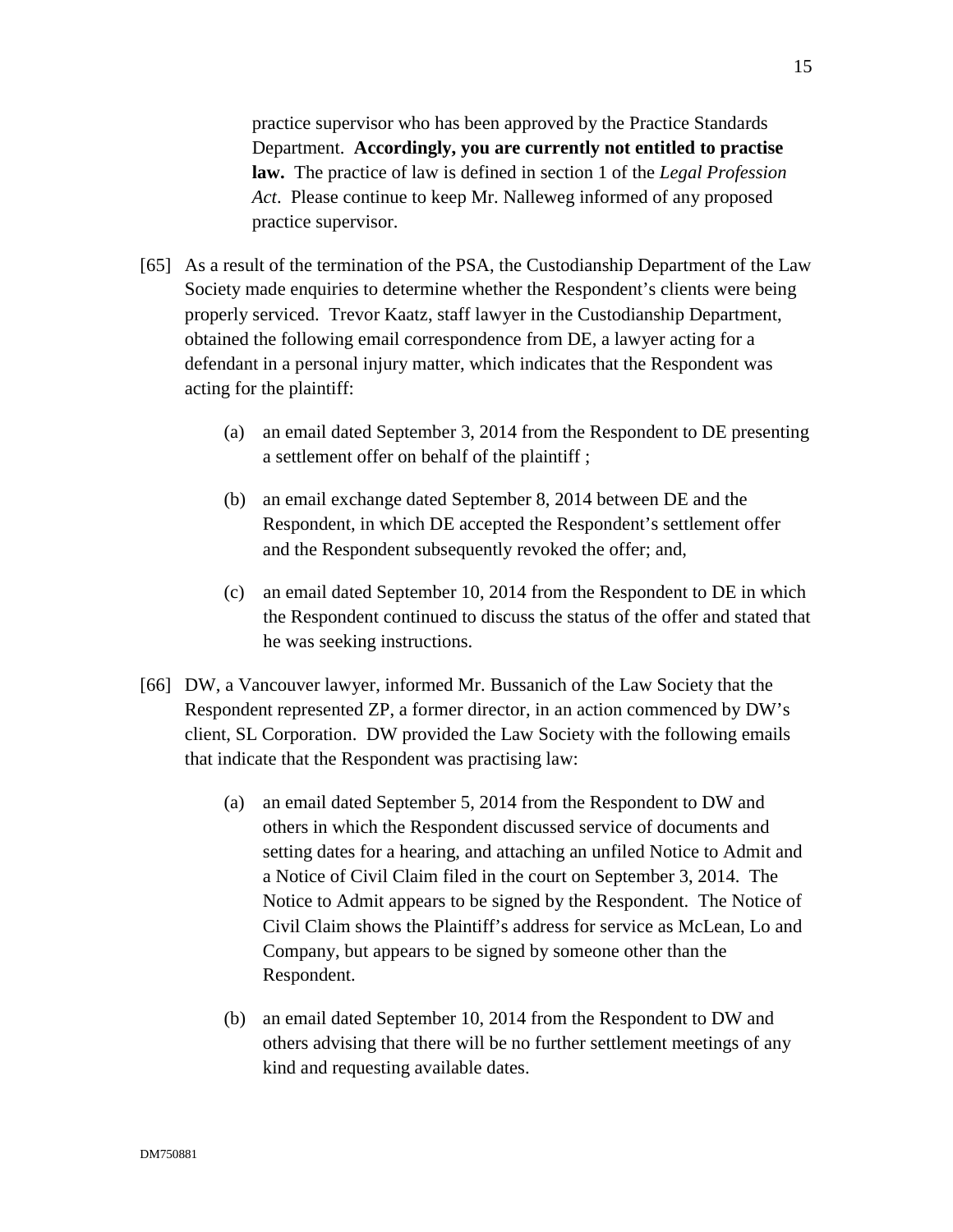- [67] JV, a Vancouver lawyer, informed Mr. Bussanich of the Law Society that he represented certain plaintiffs in a BC Supreme Court civil action and that the Respondent acted for certain defendants in the action. The substantive litigation was concluded at trial. The Respondent filed an appeal and continued to raise corollary issues in the BC Supreme Court. JV contacted the Law Society and provided the Law Society with copies of the following documents that indicate that the Respondent was practising law:
	- (a) an email dated September 5, 2014 from the Respondent to JV relating to his filing a factum and transcript in respect of the appeal and attaching a Consent Order for JV's signature;
	- (b) an email dated September 8, 2014 from the Respondent to the BC Supreme Court Trial Scheduler, copied to JV, requesting a response to an earlier letter so that the Respondent would know whether he had to file application materials and/or submissions;
	- (c) a Notice of Application filed in the BC Supreme Court on September 9, 2014, signed by the Respondent on August 31, 2014;
	- (d) an affidavit of FY, sworn August 31, 2014 and filed in the action on September 9, 2014, in which the Respondent was the commissioner for taking FY's affidavit;
	- (e) the affidavit of AD, sworn and filed in the action on September 11, 2014. In the affidavit, AD deposed that she was the Respondent's administrative assistant and further deposed that the Respondent's clients were ready to proceed with the appeal;
	- (f) a Notice of Address for Service filed on behalf of the defendants in the action on September 15, 2014, stating that the defendants are represented by the Respondent;
	- (g) an email exchange dated September 16, 2014 between the Respondent and JV concerning a date for a Chambers application to be heard on September 19, 2014 regarding the appeal of the action. JV subsequently informed Mr. Bussanich that no one appeared for the appellants at the application.
	- (h) an unfiled affidavit sworn by the Respondent on September 23, 2014 in relation to the appeal, in which the Respondent deposed that he was "counsel of record."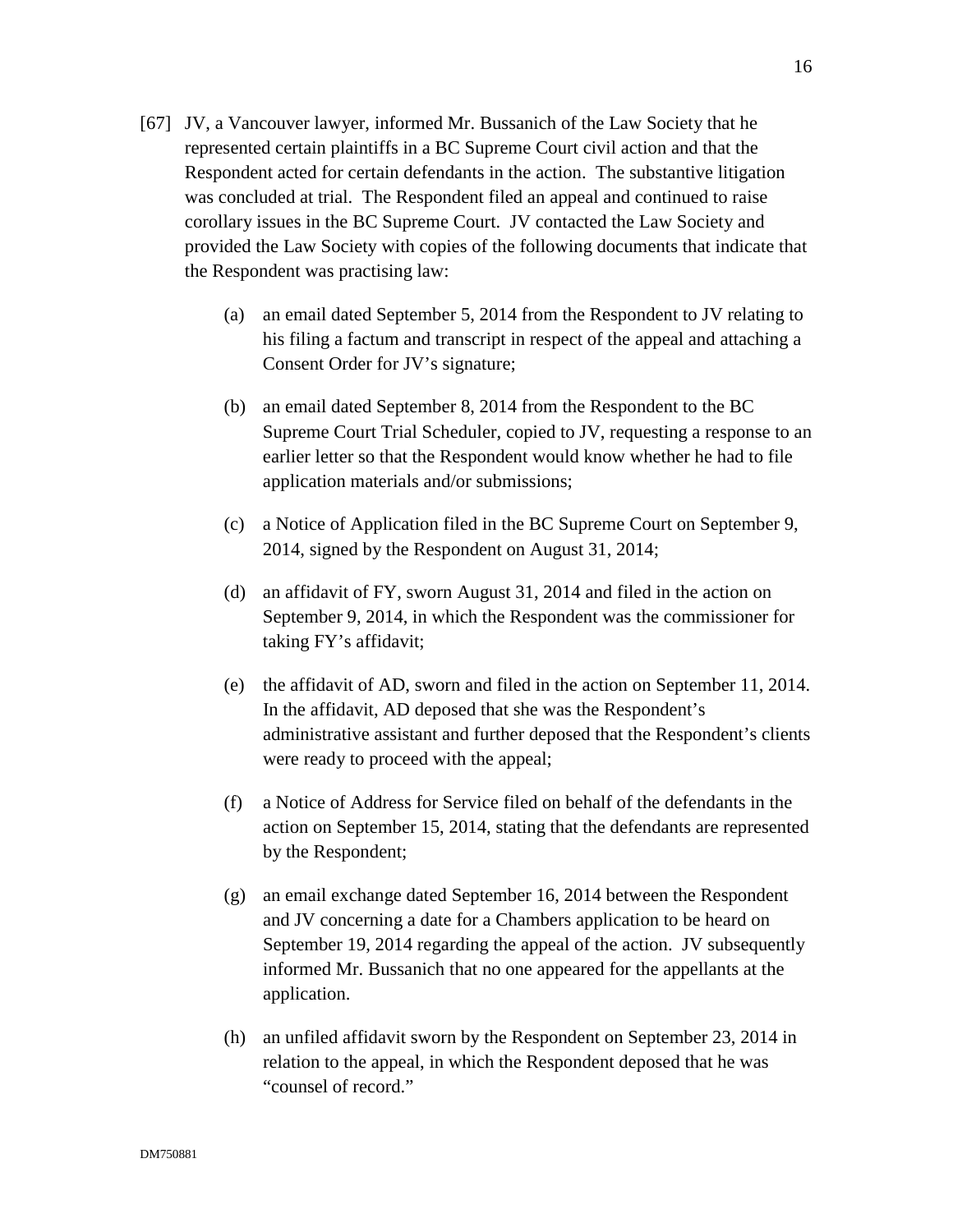[68] The Panel finds that the evidence has established, on the balance of probabilities, that the Respondent failed, following the termination of the PSA, to immediately cease practising law until such time as he had entered into and agreed to comply with a new employment agreement or practice supervision agreement approved by the Practice Standards Committee, contrary to paragraph 1(b) of the Practice Order.

### **Allegation 4(c)**

- [69] Allegation 4(c) alleges that the Respondent failed to comply with the Practice Order by operating his trust account without a second signatory who had been approved by the Executive Director of the Law Society.
- [70] The Practice Order required the Respondent to have a second signatory on his trust account. The particular provisions of the Practice Order provide:
	- 1. It is hereby ordered that Kevin Alexander McLean (the "Member") is permitted to practise only with the following conditions and limitations on his practice:
	- …
- (d) to only operate his trust account(s) with a second signatory who is a practising lawyer, not an insolvent lawyer, and who is approved by the Executive Director of the Law Society;
- (e) to give immediate written notification to every financial institution in which he has a trust account that every withdrawal of funds from trust must be authorized by both the Member and his second signatory;
- (f) to provide to Felicia Ciolfitto, manager of Trust Regulation at the Law Society, a copy of the bank resolution from his financial institution(s) adding his second signatory to his trust account(s);
- (g) to provide Felicia Ciolfitto, by 5:00 pm on the 31st day after the effective date of the reconciliation made in accordance with Rule 3-65 of the Law Society Rules, a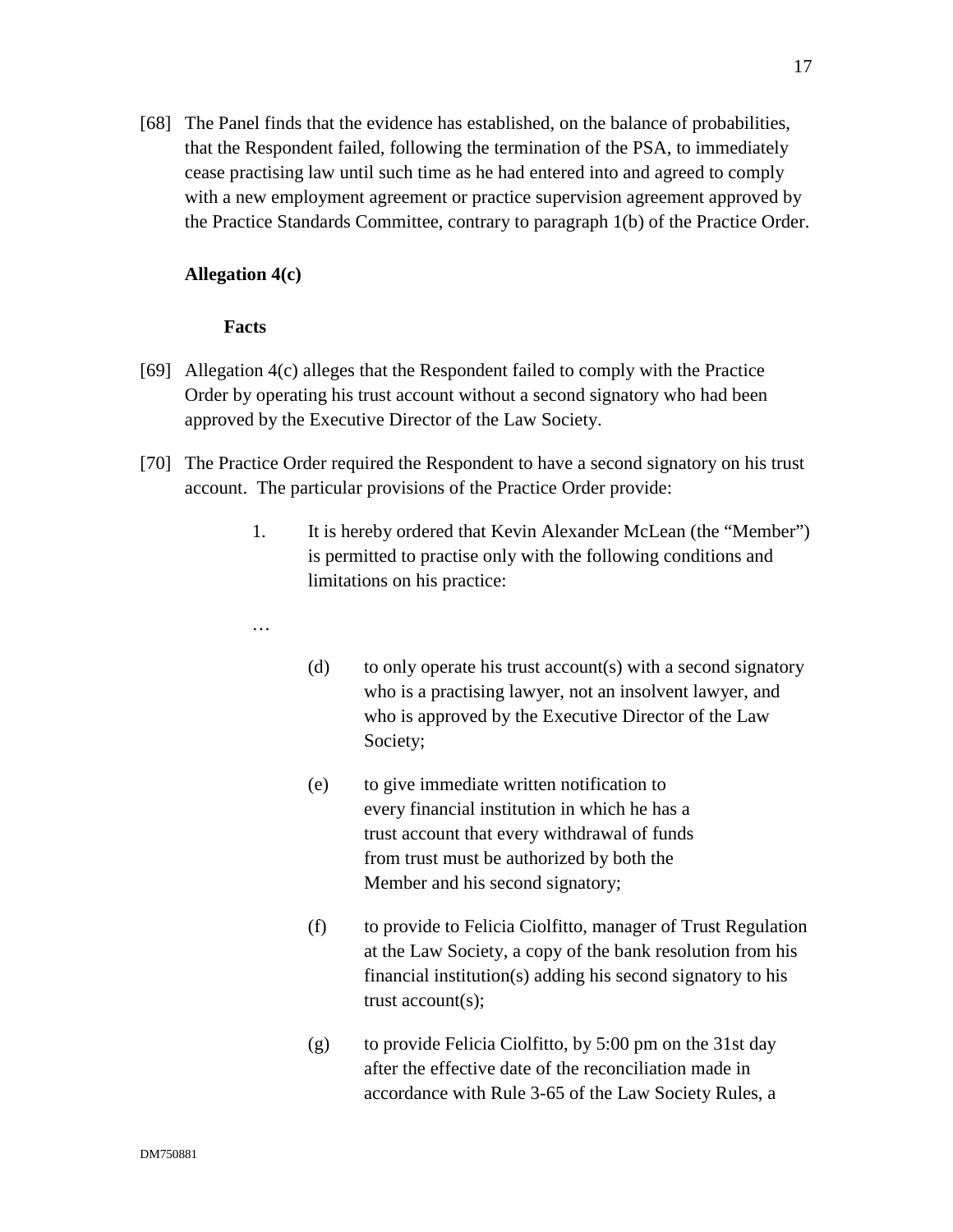copy of his monthly trust reconciliation report for each trust account and copies of his trust bank statements, cancelled cheques (front and back) or cheque images (front and back), and trust book of entry, to support each reconciliation.

- [71] Felicia Ciolfitto, employed by the Law Society as Manager, Trust Regulation, was the Executive Director's designate for the purpose of approving a second signatory for the Respondent's trust account. Ms. Ciolfitto approved Robert P. Pirooz, QC as the second signatory on the Respondent's trust account.
- [72] Paragraph 1(g) of the Practice Order required the Respondent to provide Ms. Ciolfitto with copies of his trust reconciliation report and copies of his trust book statements and cheque images (front and back) to support each reconciliation.
- [73] On July 17, 2014, Ms. Ciolfitto sent a letter to the Respondent by courier and email requesting, among other things, information about the identity of the second signatory on trust cheque no. 129 dated June 4, 2014 in the amount of \$60,600 and made payable to the Respondent. On July 30, 2014, August 11, 2014, and August 20, 2014, Ms. Ciolfitto sent follow-up letters to the Respondent by courier and email. Ms. Ciolfitto did not receive a response to her letters from the Respondent, other than auto-reply emails indicating that he had been injured.
- [74] On September 10, 2014, Ms. Ciolfitto sent a letter to the Respondent by courier and email again requesting a response to her letter of July 17, 2014 and further requesting the name of the signatories on the following trust cheques from the Respondent's trust account:
	- (a) Cheque #128 dated July 9, 2014 in the amount of \$4,500 payable to Kevin A. McLean Law Corporation;
	- (b) Cheque #130 dated July 9, 2014 in the amount of \$21,500 payable to what appears to be "KM";
	- (c) Cheque #132 dated July 10, 2014 in the amount of \$7,492.89 payable to what appears to be "DL";
	- (d) Cheque #133 dated July 10, 2014 in the amount of \$25,000 payable to M International Ltd.
- [75] Ms. Ciolfitto's examination of the five cheques (referred to in paragraphs [73] and [74] above) drawn on the Respondent's trust account led her to believe, on the basis of her comparison of the signatures on those cheques with a signature she believed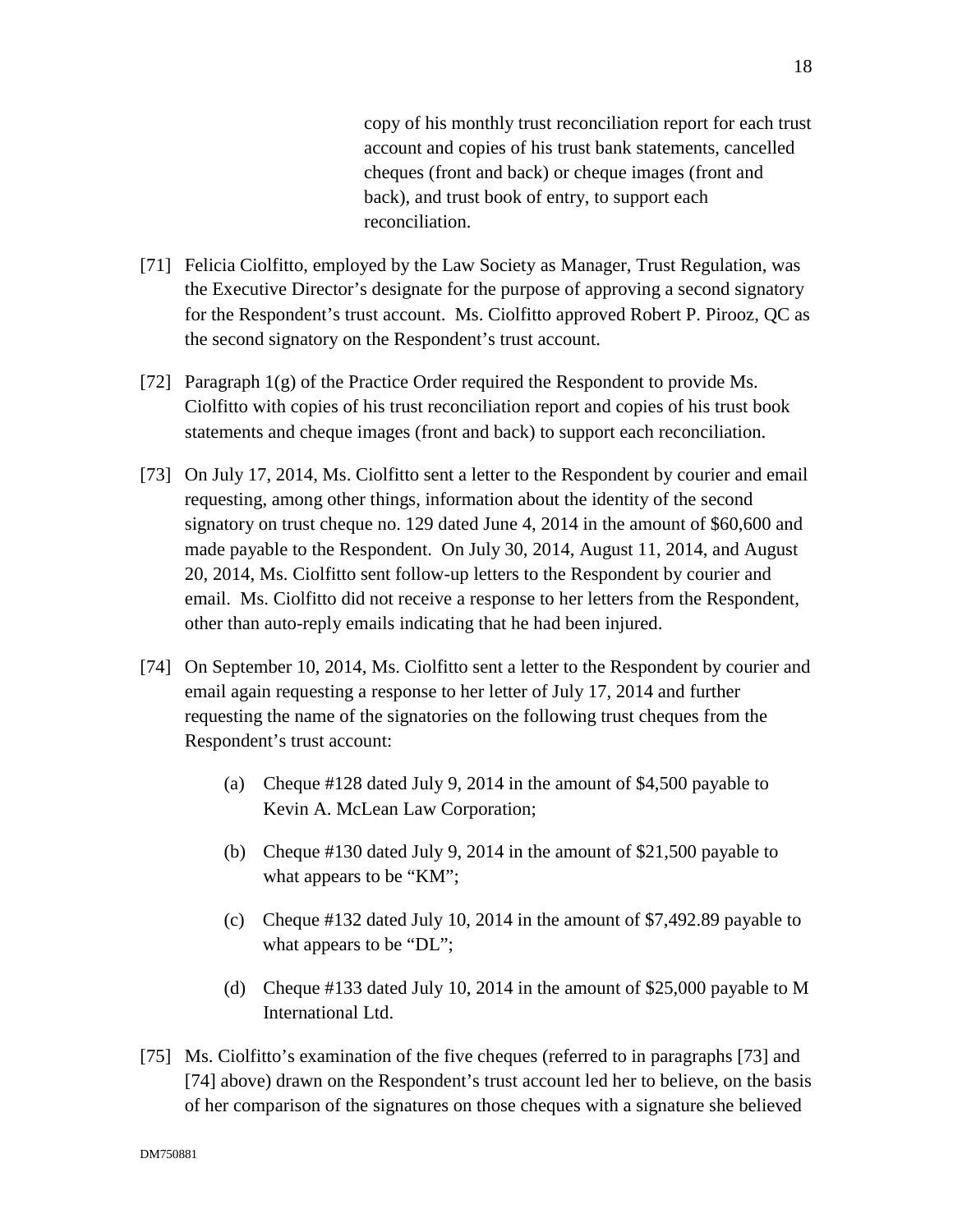to be that of Mr. Pirooz, that the cheques were not signed by Mr. Pirooz. On September 12, 2014, Ms. Ciolfitto referred the matter to the IME Department of the Law Society by written memo.

- [76] Mr. Bussanich of the Law Society's IME Department received Ms. Ciolfitto's referral memo dated September 12, 2014. On September 22, 2014, Mr. Bussanich sent to Mr. Pirooz by email copies of the five cheques (referred to in paragraphs [74] and [75] above) drawn on the Respondent's trust account and asked Mr. Pirooz to advise whether any of the signatures on the cheques were Mr. Pirooz's signature.
- [77] Mr. Bussanich received an email response from Mr. Pirooz on September 22, 2014 in which Mr. Pirooz stated that he had reviewed copies of cheque numbers 128, 129, 132 and 133, and that none of them bore his signature.
- [78] Mr. Pirooz, in his September 22, 2014 email response to Mr. Bussanich, did not confirm that he had reviewed cheque no. 130. However, it is clear that a copy of cheque no. 130 was included in Mr. Bussanich's September 22, 2014 email to Mr. Pirooz. Mr. Bussanich also spoke to Mr. Pirooz by telephone on September 22, 2014 and was told by Mr. Pirooz that he had not been asked to countersign any trust cheques for the Respondent after December 13, 2013. In that a copy of cheque no. 130 was included in the copies of cheques emailed by Mr. Bussanich to Mr. Pirooz for his review and was dated after December 13, 2013, the Panel draws the inference that cheque no. 130 was also not signed by Mr. Pirooz.
- [79] The Panel finds that the evidence has established, on the balance of probabilities, that the Respondent failed to operate his trust account with a secondary signatory who had been approved by the Executive Director of the Law Society (as particularized in allegation 4(c)), contrary to paragraph 1(d) of the Practice Order.

## **Allegation 4(d)**

- [80] Allegation 4(d) alleges that the Respondent failed to comply with the Practice Order by failing to provide the information and documentation requested about trust transactions in various letters from Ms. Ciolfitto, Manager of Trust Relations at the Law Society.
- [81] Paragraph 1(h) of the Practice Order provides as follows: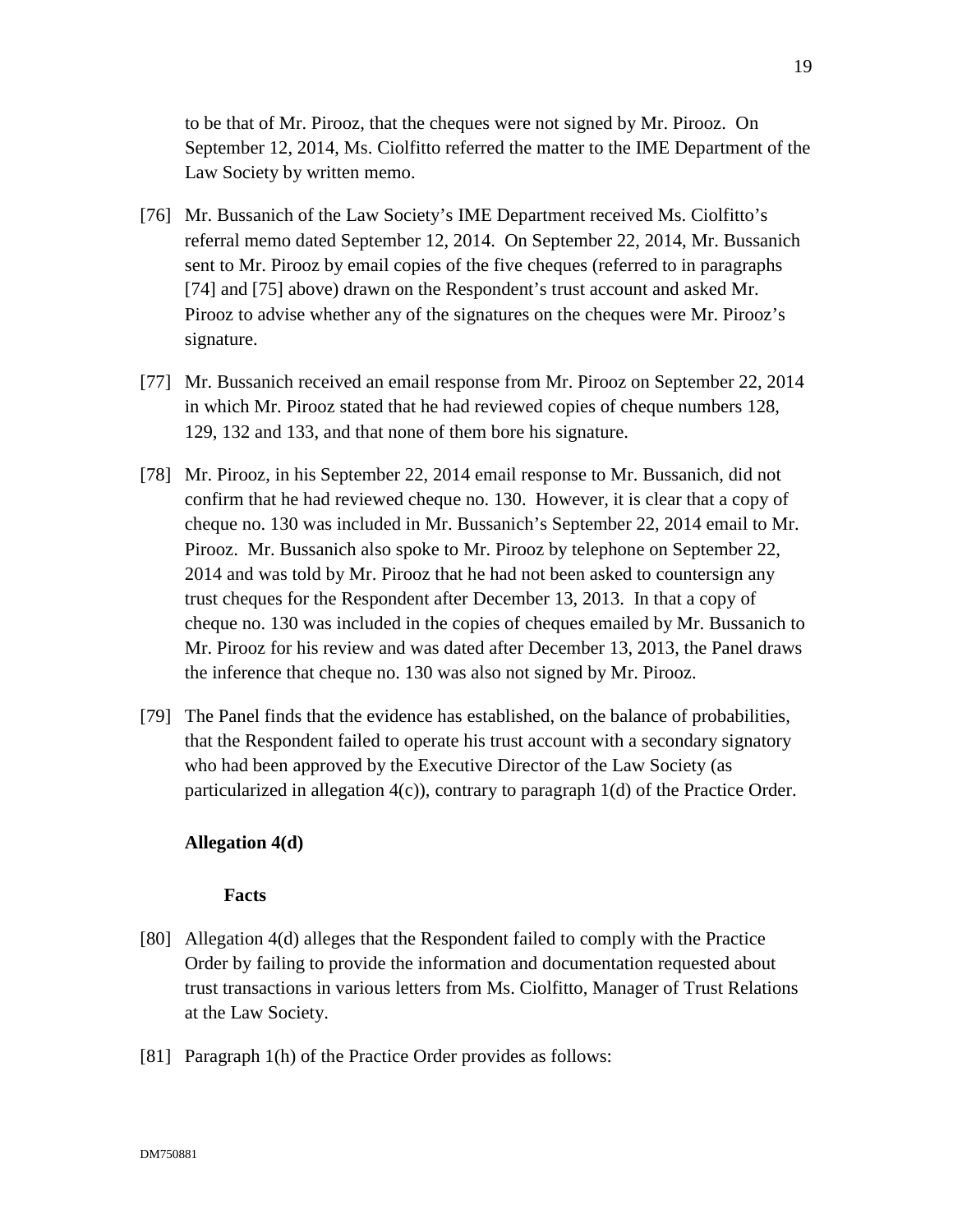- ...
- (h) to provide to the Law Society, upon request and in any event no later than five days after the request, information and documentation related to any trust transaction, any records required to be kept under Division 7 of Part 3 of the Law Society Rules, or any of his files and to direct any financial institution to provide information relating to his trust accounts directly to the Law Society;
- [82] On July 17, 2014, Ms. Ciolfitto sent a letter by courier and email to the Respondent requesting information and documentation about trust transactions in connection with the Respondent's trust accounts.
- [83] On July 30, 2014, August 11, 2014, and August 20, 2014, Ms. Ciolfitto sent followup letters by courier and email to the Respondent requesting a reply to her letter of July 17, 2014. Other than auto-reply emails indicating that the Respondent had been injured, Ms. Ciolfitto did not receive a response from the Respondent to her letters.
- [84] On September 10, 2014, Ms. Ciolfitto sent a letter by courier and email to the Respondent requesting a response to her letter of July 17, 2014 and further information and documentation about trust transactions in connection with the Respondent's trust accounts.
- [85] On September 19, 2014, Ms. Ciolfitto sent a letter by courier and email to the Respondent requesting, among other things, a response to her letter of September 10, 2014.
- [86] As of November 6, 2014, Ms. Ciolfitto had not received a substantive response from the Respondent to her letters of July 17 and September 10, 2014, or any of her follow-up letters.
- [87] The Panel finds that the evidence has established, on a balance of probabilities, that the Respondent failed to provide information and documentation requested in various letters from Ms. Ciolfitto about trust transactions in relation to the Respondent's trust accounts, as particularized in allegation 4(d).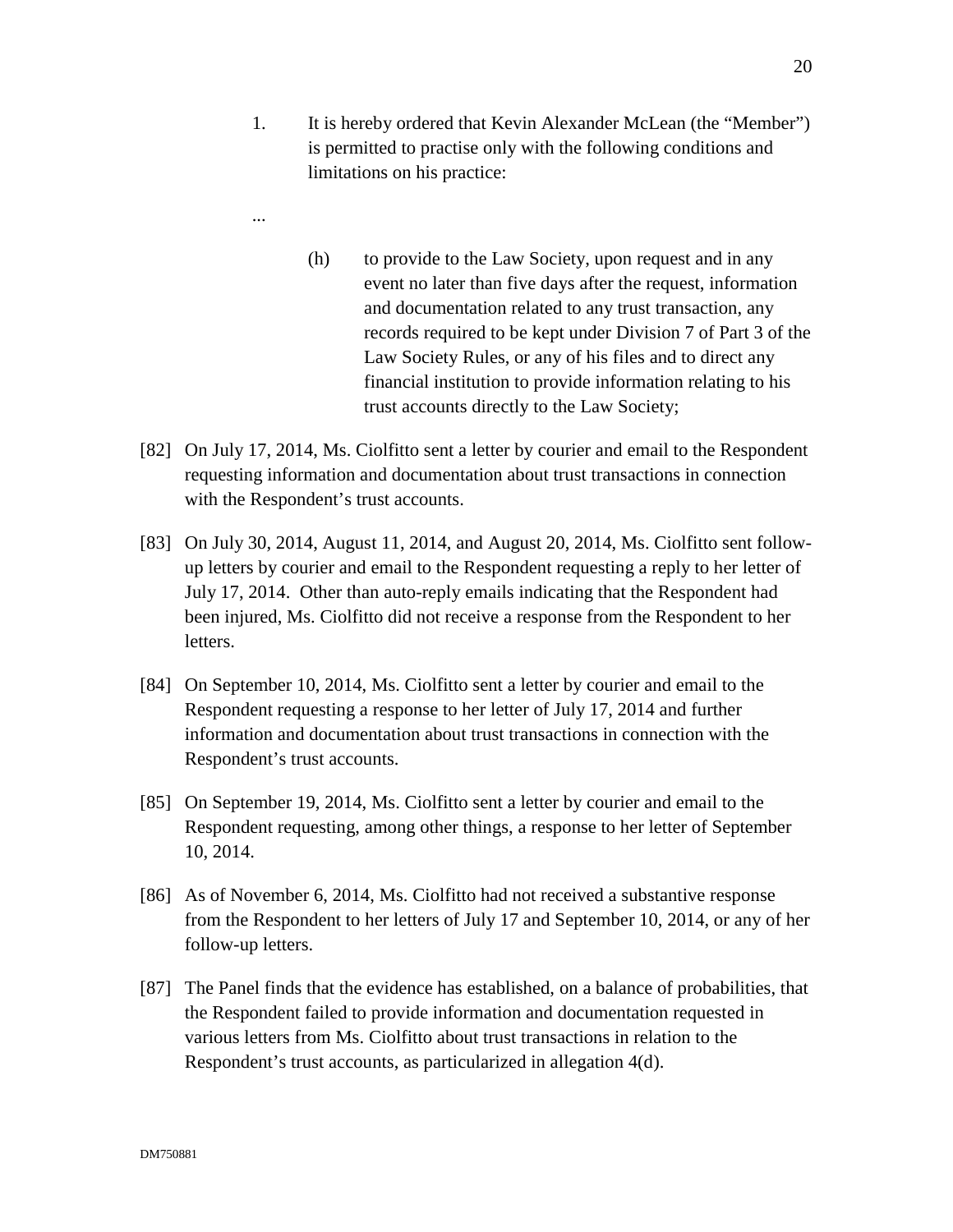## **ALLEGATIONS 5 AND 7**

[88] Allegations 5 and 7 each allege that the Respondent failed to comply with Orders of a Bencher panel, contrary to rule 7.1-1(e) of the *BC Code.*

## **Allegation 5**

### **Facts**

[89] On July 29, 2014, a hearing of another citation against the Respondent was scheduled to commence. On July 28, 2014, the Respondent sent an email to Law Society Counsel and the Hearing Administrator advising as follows:

I was hit by a cyclist today and am currently in the Lions Gate Hospital.

My safety concerns about attending the LSBC remain but I will [sic] kept overnight at the hospital.

I will send the supporting documentation as [sic] why I will not be able to attend tomorrow.

Thank you.

- [90] On July 29, 2014, the panel hearing the citation ordered that the hearing be adjourned to September 24, 2014 and further ordered the Respondent to deliver to the Law Society, on or before August 22, 2014, supporting documentation as to why he was unable to attend the hearing on July 29, 2014, including confirmation of his medical condition and admission to Lions Gate Hospital on July 28, 2014 ("Medical Records Order").
- [91] The Law Society sent the following correspondence to the Respondent in respect of the Medical Records Order:
	- (a) on July 29, 2014, the Hearing Administrator of the Law Society sent to the Respondent, by email and courier, a copy of the Medical Records Order;
	- (b) on July 30, 2014, Law Society counsel sent a letter to the Respondent by courier enclosing a copy of the Medical Records Order and requesting the documentation relating to his admission to Lions Gate Hospital by August 22, 2014; and,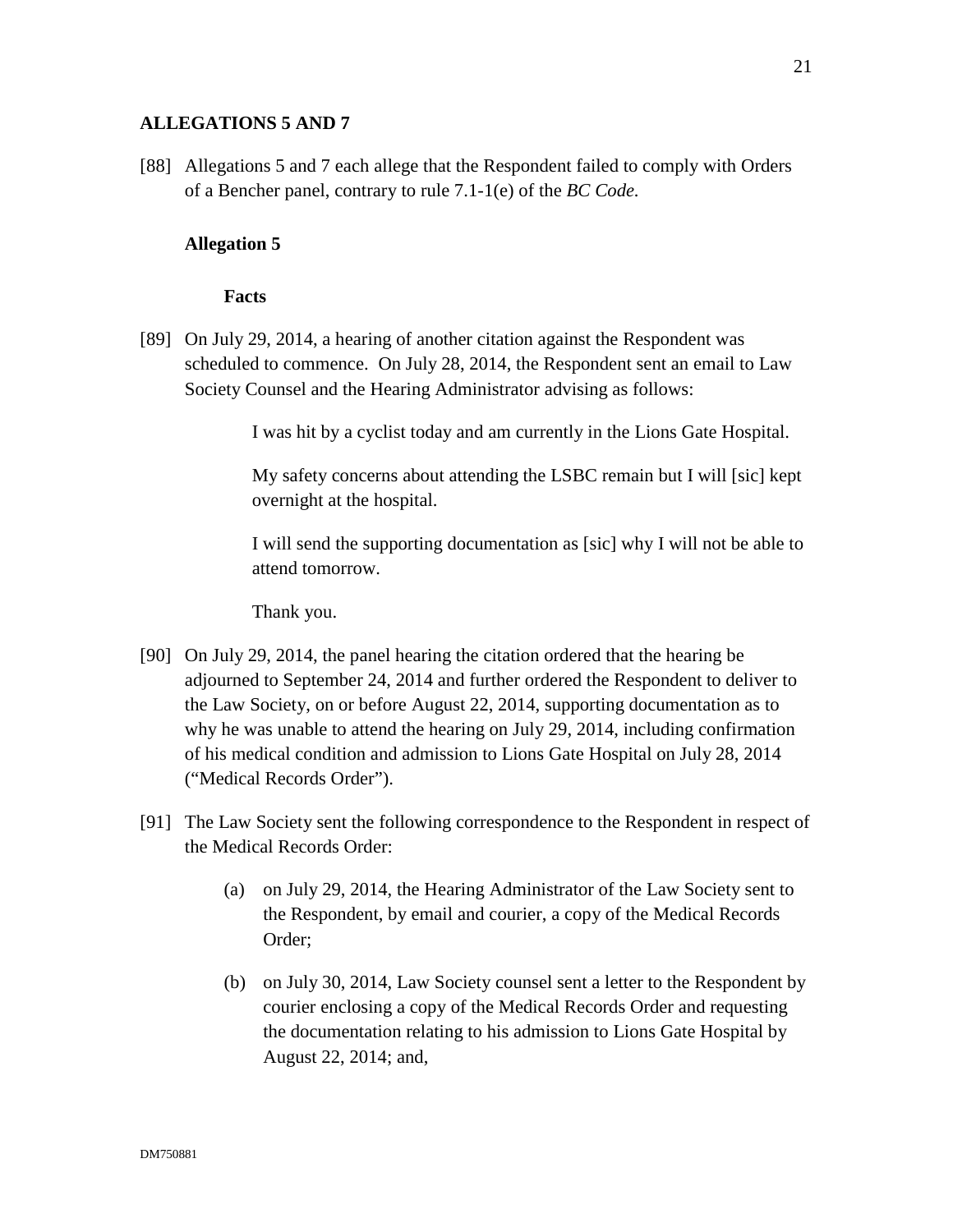- (c) on August 15, 2014, Law Society counsel sent the Respondent a letter by email reminding him to provide the documentation with respect to his admission to Lions Gate Hospital by August 22, 2014.
- [92] The Respondent did not deliver to the Law Society, on or before August 22, 2014, any documentation as required by the Medical Records Order. Nor did the Respondent reply to the correspondence referred to in paragraph [91] above, other than by email auto-reply.
- [93] The Panel finds that the evidence has established, on a balance of probabilities, that the Respondent failed to comply with the Medical Records Order, contrary to Rule 7.1-1(e) of the *BC Code*, by failing to deliver to the Law Society, on or before August 22, 2014, documentation with respect to his non-attendance at a scheduled Law Society hearing on July 29, 2014, including documentation with respect to his medical condition and admission to Lions Gate Hospital on July 28, 2014.

### **Allegation 7**

- [94] On September 29, 2014, a hearing panel presiding over a hearing on another citation against the Respondent adjourned the hearing of that citation on the basis of a letter that the Respondent had forwarded from his orthodontist stating that the Respondent required extensive further dental work and would not be able to "litigate in court for some time due to speech issues." The hearing panel ordered that the hearing be adjourned and that the Respondent deliver to the Law Society, on or before October 24, 2014, all medical clinical records of any medical practitioners seen by him in relation to his accident injuries of July 28, 2014 and the clinical records of Lions Gate Hospital/Vancouver Coastal Health from July 28, 2014 to the date of the Order pertaining to his accident injuries of July 28, 2014 (the "Second Medical Records Order").
- [95] Kieron Grady, Law Society Discipline Counsel, sent a letter to the Respondent by Canada Post, courier and email, enclosing the Second Medical Records Order. The Respondent has not delivered the medical records as required by the Second Medical Records Order to the Law Society.
- [96] The Panel finds that the evidence has established, on a balance of probabilities, that the Respondent has failed to comply with the Second Medical Records Order, contrary to rule 7.1-1(e) of the *BC Code* by failing to deliver to the Law Society on or before October 24, 2014 all medical clinical records of any medical practitioners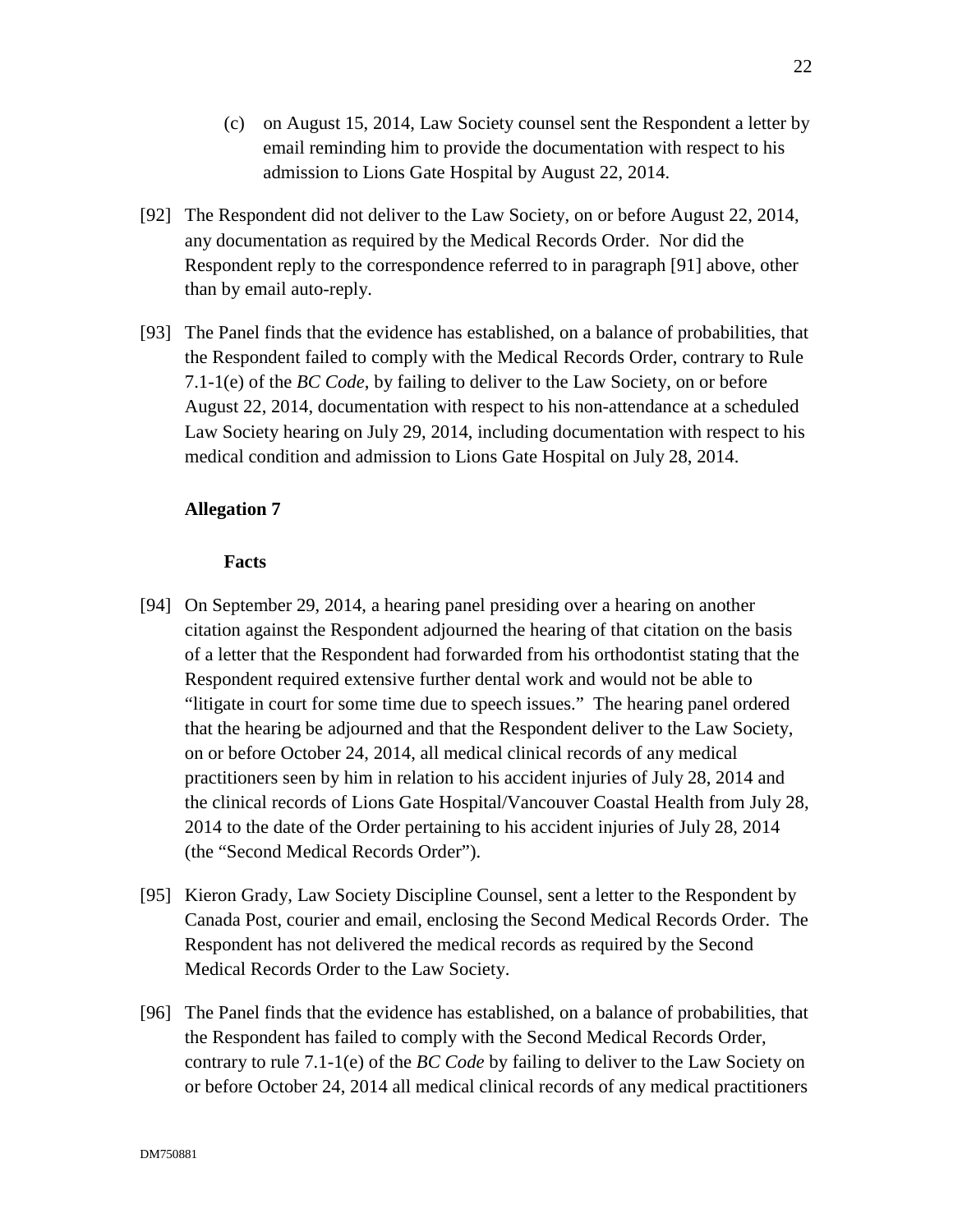seen by him in relation to his accident injuries of July 28, 2014 and the clinical records of Lions Gate Hospital/Vancouver Coastal Health from July 28, 2014 to the date of the Order pertaining to his accident injuries of July 28, 2014.

## **ALLEGATION 6**

#### **Facts**

- [97] Allegation 6 is that the Respondent failed to successfully complete the Small Firm Practice Course ("Course") until in or about April 2014, contrary to one or more of Rule 3-18.2, his undertaking to the Law Society dated September 18, 2013, and an Order made by three Benchers on January 29, 2014.
- [98] The Respondent was called to the bar in British Columbia on August 27, 2010. Between October 8, 2010 and April 1, 2012, he practised with law firms. On April 1, 2012 he commenced practising as a sole practitioner.
- [99] Rule 3-18.2 requires lawyers to take the Course within six months after commencing practice in a small firm setting.
- [100] The Respondent should have completed the Course within six months after commencing practice as a sole practitioner.
- [101] On December 6, 2012 the Practice Standards Committee of the Law Society ordered a practice review of the Respondent's practice. On May 9, 2013 the Committee accepted 30 recommendations made by reviewers, including that the Respondent complete the Course as required by Rule 3-18.2 within 60 days of approval of the recommendations.
- [102] On May 10, 2013, Mr. Nalleweg sent a letter to the Respondent by courier informing him of the Committee's acceptance of the recommendations, including recommendation 1 requiring that he complete the Course within 60 days.
- [103] On September 18, 2013, following correspondence between Mr. Nalleweg and the Respondent about completion of the recommended courses, the Respondent gave the following undertaking to the Law Society:

I undertake to have items 1, 2 and 3 completed by this Sunday, September 22, 2013. I will dedicate my weekends to these matters.

Items 1, 2 and 3 of the Committee's recommendations were to complete the Course and other courses.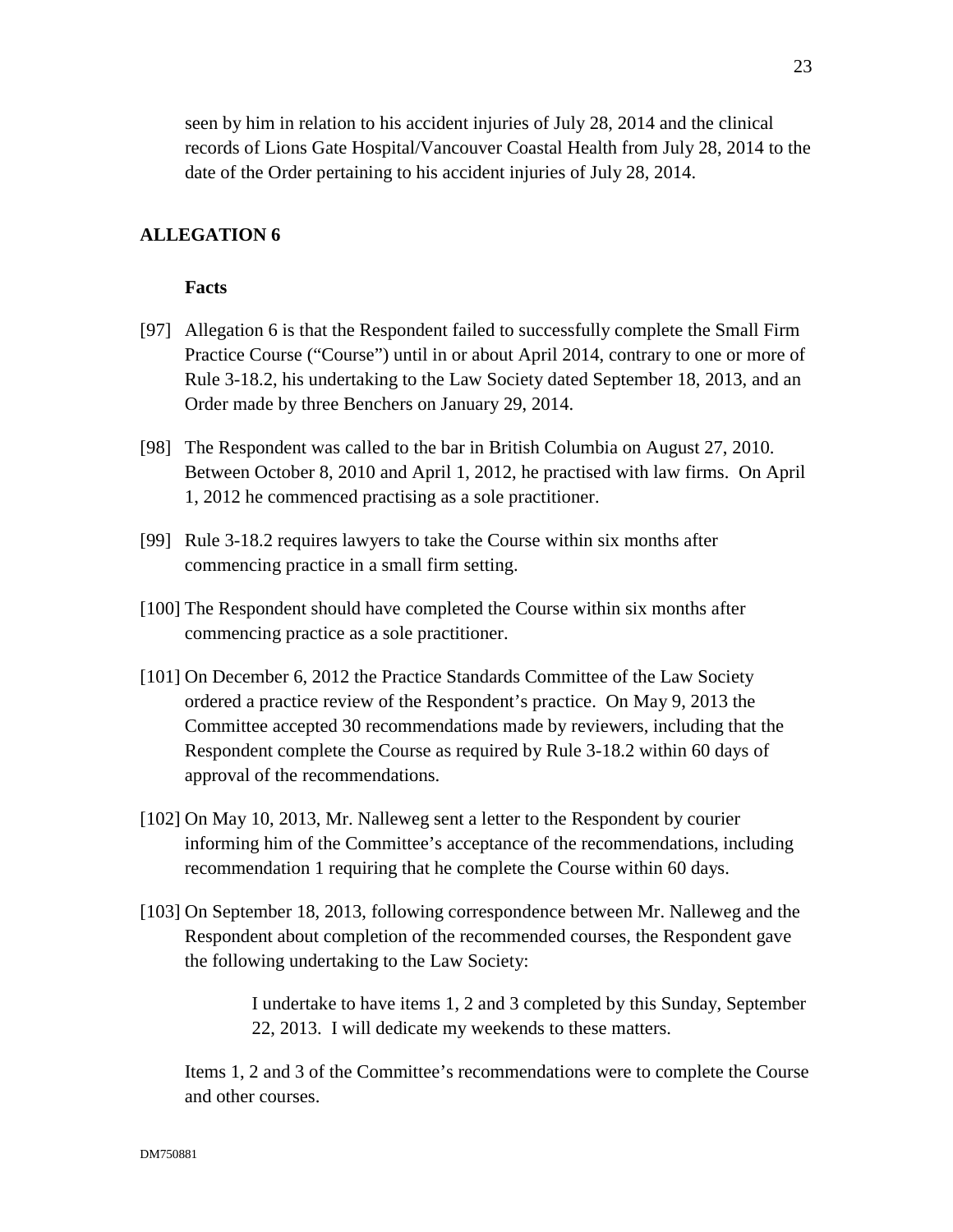- [104] The Course comprises 16 modules, and it should take six to eight hours to complete the full course.
- [105] The Respondent did not complete the Course by September 22, 2013, in breach of his undertaking to the Law Society to do so.
- [106] On January 15, 2014, during a Rule 3-7.1 proceeding, the Respondent indicated to the Benchers that he was "very confident" that he could get the Course done by January 31, 2014. He stated to the Benchers:

I can say to you, Mr. Walker that I can certainly get it done by January 31st. I obviously don't have any court scheduled right now but for the next week, one matter of my own, so I'm - I'm very confident that I can get it done by that date.

- [107] The Respondent did not complete the Course by January 31, 2014.
- [108] On January 29, 2014, three Benchers made an Order pursuant to Rule 3-7.1. Paragraph 1(c) of the Order required the Respondent to complete the Course by February 14, 2014.
- [109] On February 5, 2014, Mr. Nalleweg sent the Respondent an email stating that he would be monitoring his completion of the Course and that the Respondent would be held to the deadline in the January 29, 2014 Order. On February 17, 2014, Mr. Nalleweg reviewed a computer printout of the Respondent's record with the Online Learning Centre and concluded that, as of that date, the Respondent had successfully completed only three of the 16 modules of the Course.
- [110] The Respondent completed the Course with a 100 per cent pass rate on April 7, 2014.
- [111] The Panel finds that the evidence has established, on the balance of probabilities, that the Respondent failed to complete the Small Firm Practice Course until April 7, 2014 contrary to Rule 3-18.2, his undertaking to the Law Society dated September 18, 2013, and an Order made by three Benchers on January 29, 2014.

### **DETERMINATION**

[112] Section 38(4) of the *Legal Profession Act* requires that this Hearing Panel must either dismiss the citation or determine (among other options that are not relevant to this hearing) that the Respondent has committed professional misconduct and/or a breach of the *Legal Profession Act* or the Rules.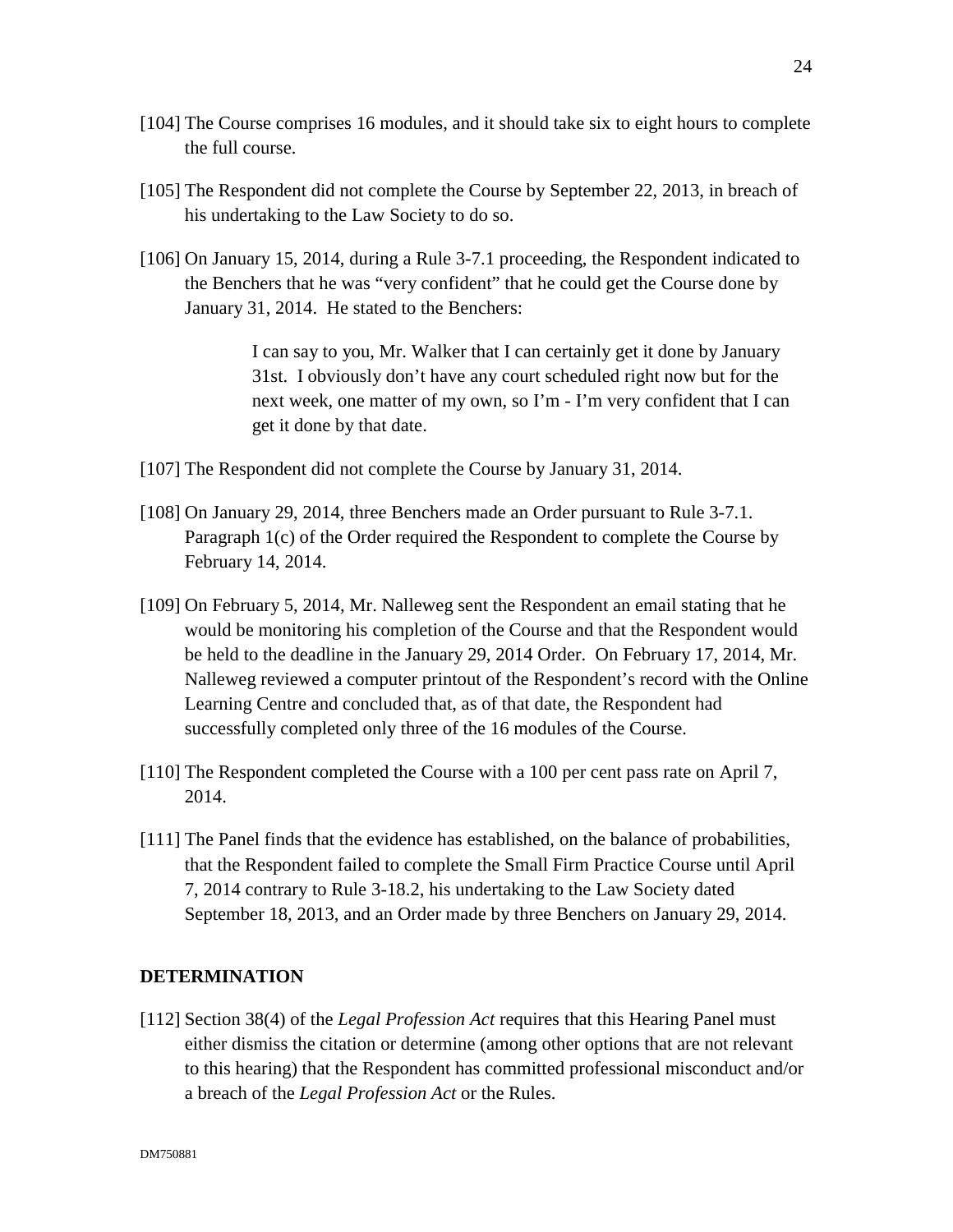[113] Counsel for the Law Society advised the Panel that it is seeking a determination that the Respondent's conduct in respect of each of allegations 1 through 7 of the amended citation constitutes professional misconduct under s. 38(4) of the *Legal Profession Act*.

#### **Test for professional misconduct**

[114] Professional misconduct is not defined in the *Legal Profession Act*, the Rules or the *BC Code*. The test for professional misconduct has been defined in *Law Society of BC v. Martin*, 2005 LSBC 16 at paragraph 171, as follows:

> … whether the facts as made out disclose a marked departure from that conduct the Law Society expects of its members; if so, it is professional misconduct.

[115] This test was affirmed in *Re: Lawyer 12*, 2011 LSBC 11 at paragraph 14, as follows:

> In my view, the pith and substance of these various decisions displays a consistent application of a clear principle. The focus must be on the circumstances of the Respondent's conduct and whether that conduct falls markedly below the standard expected of its members.

The foregoing language was also approved by a Bencher Review Panel in *Re: Lawyer 12,* 2011 LSBC 35.

- [116] A further issue is whether, under s. 38(4) of the *Legal Profession Act*, the Respondent's misconduct constitutes professional misconduct or a breach of the Rules.
- [117] In *Law Society of BC v. Lyons*, 2008 LSBC 09, the panel considered the distinction between professional misconduct and a breach of the Rules at paras. 32 and 35 as follows:
	- [32] A breach of the Rules does not, in itself, constitute professional misconduct. A breach of the *Act* or the Rules that constitutes a "Rules breach", rather than professional misconduct, is one where the conduct, while not resulting in any loss to a client or done with any dishonest intent, is not an insignificant breach of the Rules and arises from the respondent paying little attention to the administrative side of practice (*Law Society of BC v. Smith*, 2004 LSBC 29).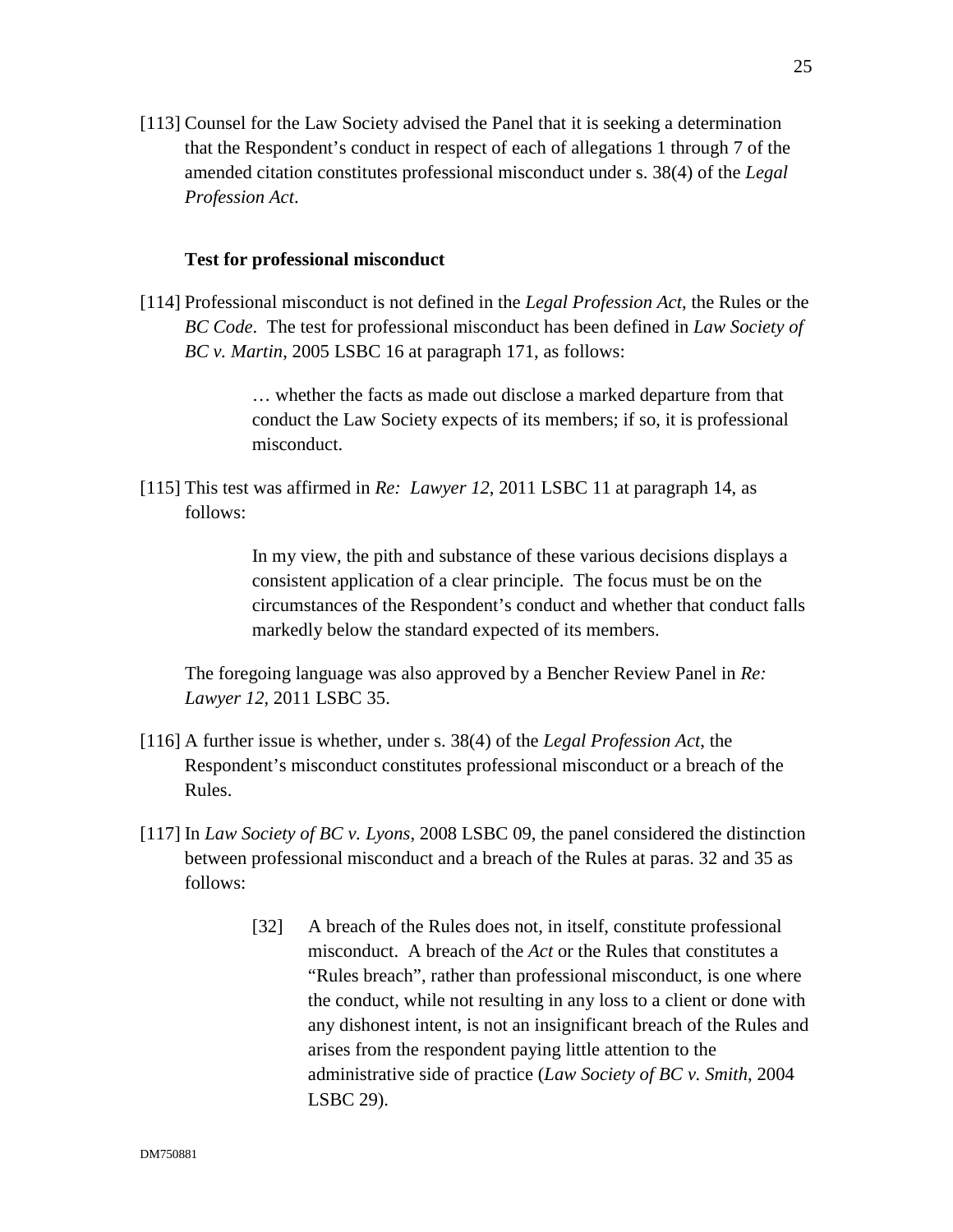...

[35] In determining whether a particular set of facts constitutes professional misconduct or, alternatively, a breach of the *Act* or the Rules, panels must give weight to a number of factors, including the gravity of the misconduct, its duration, the number of breaches, the presence or absence of *mala fides*, and the harm caused by the respondent's conduct.

## **Allegations 1 – 3**

- [118] Rule 7.1-1 of the *BC Code* requires lawyers to reply promptly and completely to any communication from the Law Society, provide documents required by the Law Society, and to cooperate with Law Society investigations involving the lawyer.
- [119] Rule 3-5(6) requires lawyers to cooperate in any complaint investigation by all available means including, but not limited to, responding fully and substantively, in the form specified by the Executive Director, to the complaint and to all requests made by the Executive Director in the course of the investigation.
- [120] The case law makes clear that the obligation to respond is fundamental to the Law Society's ability to govern its members and that a failure to do so will always be prima facie evidence of professional misconduct. *Law Society of BC v. Dobbin,* [1999] LSBC 27 at paras. 20 and 25, respectively.
	- 20. The duty to reply to communications from the Law Society is in yet another category. While it is true that the duty to reply is only found explicitly set out in Chapter 13, Rule 3, of the *Professional Conduct Handbook* it is a cornerstone of our independent, selfgoverning profession. If the Law Society can not count on prompt, candid, and complete replies by members to its communications it will be unable to uphold and protect the public interest, which is the Law Society's paramount duty. The duty to reply to communications from the Law Society is at the heart of the Law Society's regulation of the practice of law and it is essential to the Law Society's mandate to uphold and protect the interests of its members. If members could ignore communications from the Law Society, the profession would not be governed but would be in a state of anarchy.

...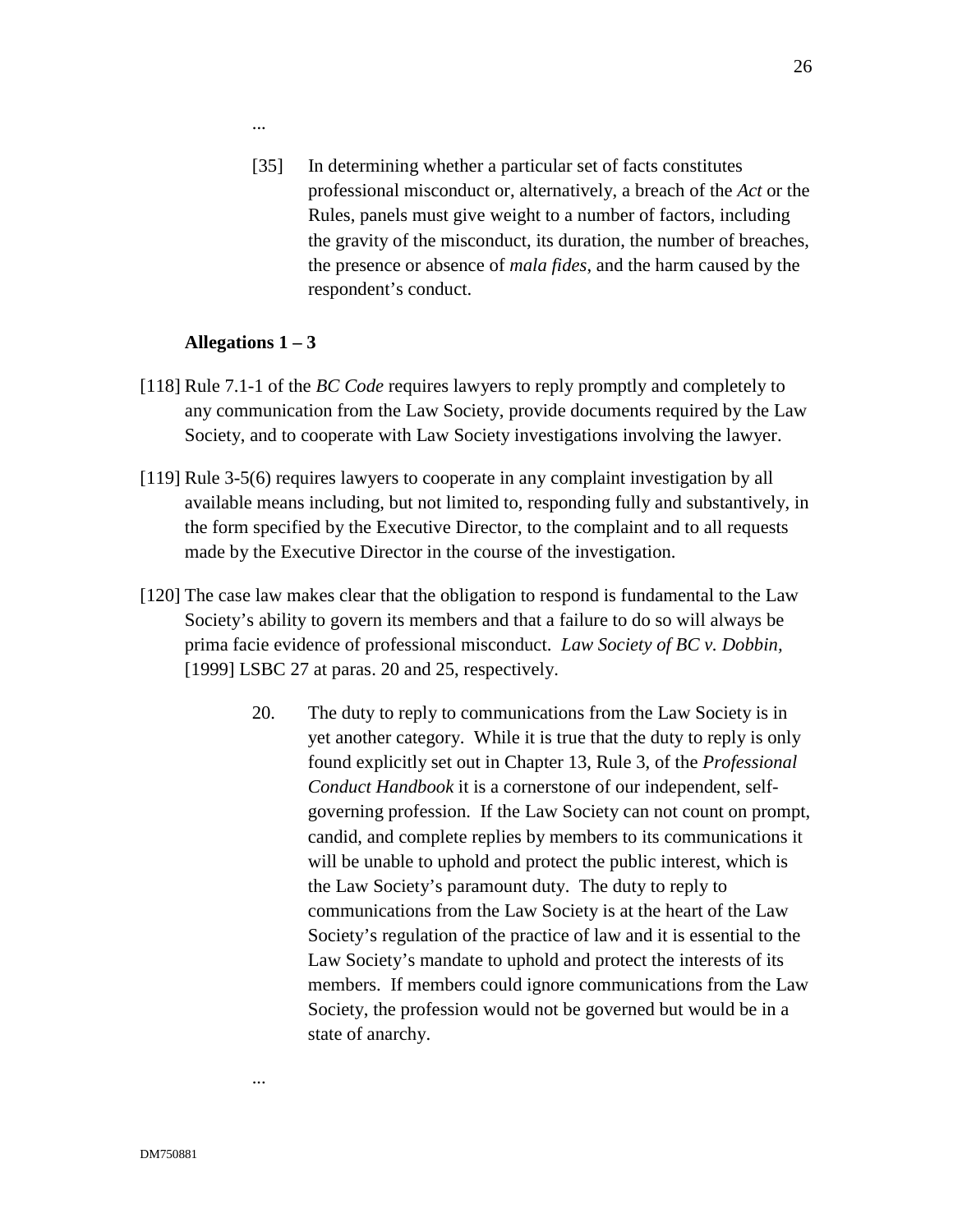- 25. Frequently, the member's failure to respond to Law Society communications is a sequel to a prior, frustrating failure to respond to client communications or to other lawyers' communications. Procrastination in responding to the Law Society, or wilful failure to respond to the Law Society, may be symptomatic of other practice problems involving delay on files or other dereliction of professional duty. The Law Society is put in an impossible position in dealing with disgruntled clients, or disgruntled other lawyers, by a member's intransigent failure to respond. There is no doubt whatever that a persistent, intransigent failure to respond to Law Society communications brings the legal profession into disrepute. As a result, it is the decision of the Benchers that unexplained persistent failure to respond to Law Society communications will always be prima facie evidence of professional misconduct which throws upon the respondent member a persuasive burden to excuse his or her conduct. The circumstances which led the member to fail to respond are peculiarly within his or her means of knowledge. It can not be a part of the evidentiary burden of the Law Society to show both that the member persistently failed to respond and the reasons for that failure.
- [121] In *Law Society of BC v. Cunningham*, 2007 LSBC 17, the respondent gave evidence that she knew she was required to respond to a particular complaint. The hearing panel noted that to avoid a finding of professional misconduct required evidence that the respondent was afflicted with an illness that incapacitated her to the extent that she was unable to answer correspondence.
- [122] The Respondent did not attend this hearing, despite having been served with proper notice. There is therefore no evidence from him as to whether he was incapacitated to the extent that he was unable to respond to the Law Society.
- [123] The only evidence before the Panel was some auto-reply emails from the Respondent and an indication in some emails that he had been in an accident and suffered an injury. As stated at paragraphs [24] and [25] above, the Respondent failed to provide any medical evidence to substantiate the accident, injury and hospitalization, and there was evidence from which the Panel drew the inference that, since at least the end of August 2014, the Respondent was able to respond to the Law Society.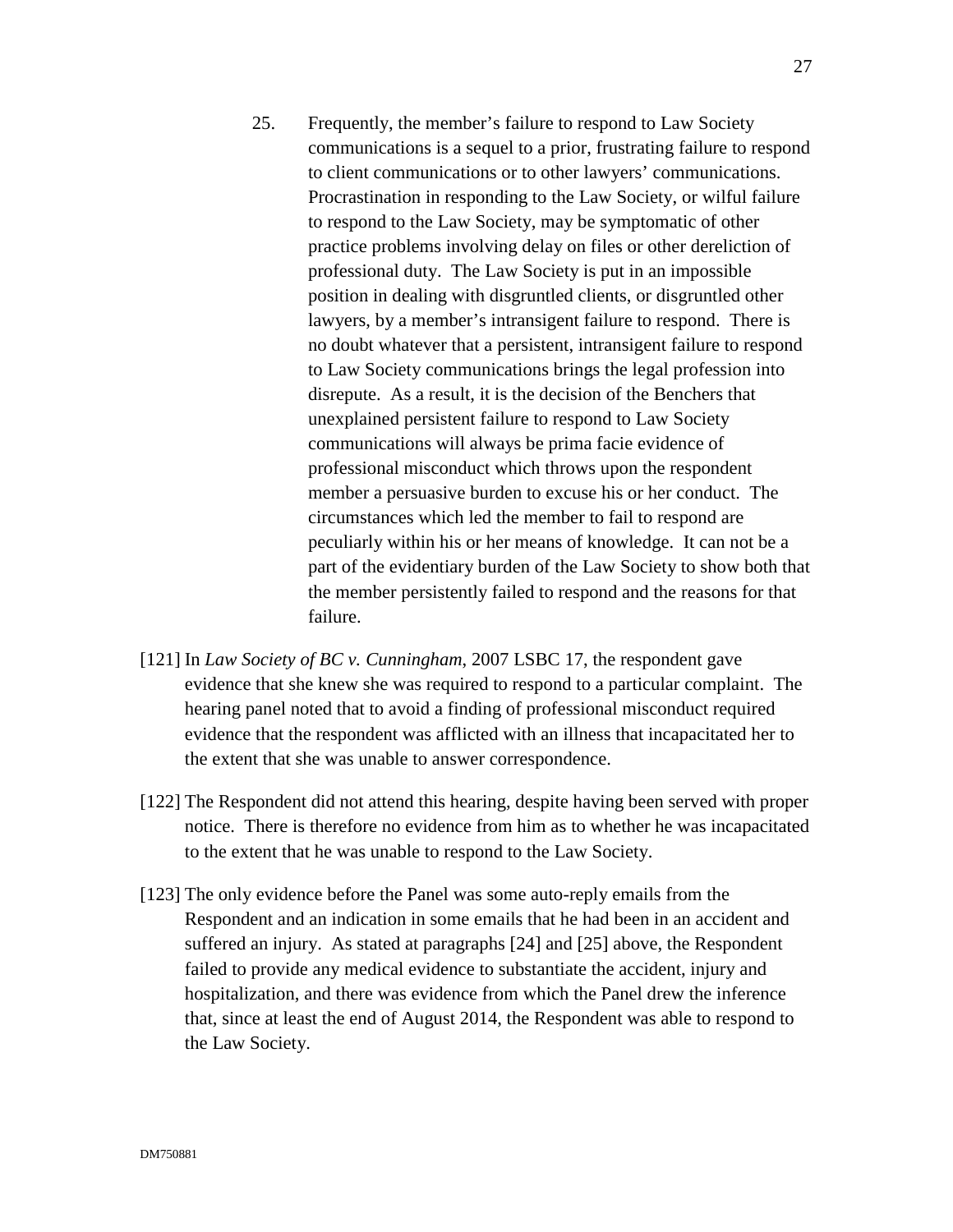- [124] The facts, as set out above, regarding allegations 1 3 demonstrate a consistent and unexplained failure on the part of the Respondent to provide prompt and substantive responses to the Law Society regarding its investigation of three separate complaints. The failure to do so persisted over several months and demonstrates the Respondent's failure to treat such important issues seriously and diligently.
- [125] The Respondent's conduct in respect of allegations 1 3 represents a marked departure from the conduct the Law Society expects of lawyers and, accordingly, constitutes professional misconduct.

### **Allegations 4(a), (b), (c) and (d), 5 and 7**

[126] Rule 7.1-1(e) of the *BC Code* requires lawyers to comply with orders made under the *Legal Profession Act* or the Rules.

### **Allegations 4(a) – 4(d)**

- [127] Each of allegations 4(a) 4(d) concern the failure of the Respondent to comply with the terms of the Practice Order made by three Benchers pursuant to Rule 3-7.1 (Exhibit 7, Tab 1) placing conditions and limitations on the Respondent's practice.
- [128] In *Law Society of BC v. Coutlee*, 2010 LSBC 27, the panel noted at para. 14:

Regarding the nature and gravity of the conduct proven, the blatant disregard of a restriction on practice imposed by a hearing panel must be regarded as misconduct of a most serious nature. It goes to the heart of the ability of the Law Society to impose and enforce discipline on lawyers. The passage of time between the imposition of the restriction and the breach is in no way a mitigating factor.

[129] The facts, as set out above, regarding allegations 4(a) - 4(d) demonstrate the Respondent's failure to comply with the conditions and limitations placed on his practice by the Practice Order and the PSA. By ignoring those obligations, the Respondent undermined the very purpose of the Practice Order and PSA, and the ability of the Law Society to enforce compliance and protect the public interest. The Respondent's blatant disregard of his obligations to meet with his Practice Supervisor, to cease practising in the absence of a practice supervision agreement, to issue trust cheques only with the required secondary signatory appointed by the Law Society, and to provide documentation regarding trust transactions, are misconduct of a very serious nature.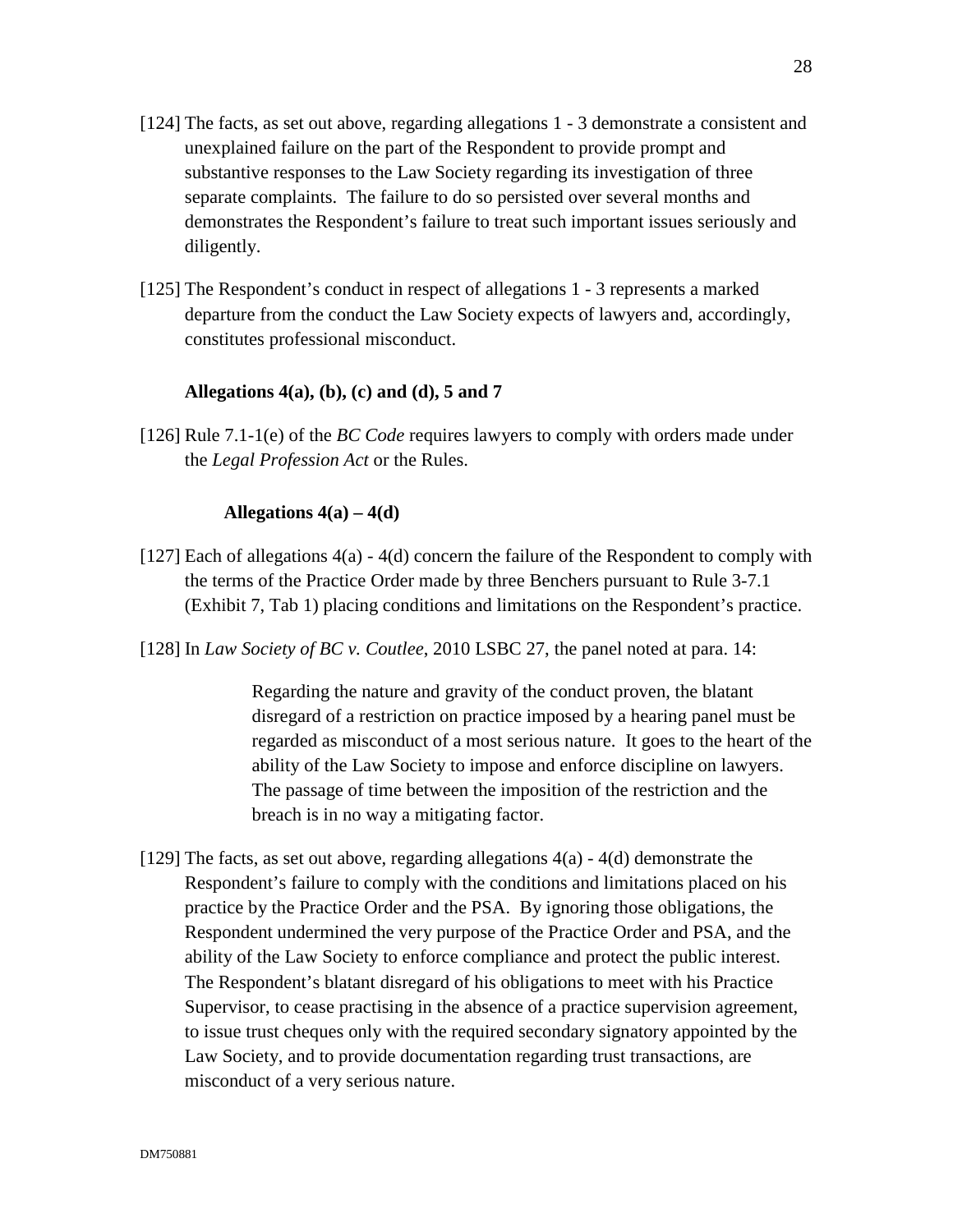## **Allegations 5 and 7**

- [130] Each of allegations 5 and 7 concern the failure of the Respondent to comply with the terms of the Medical Records Order and Second Medical Records Order made by hearing panels.
- [131] The Respondent's failure to comply with the two clearly worded Orders was, again, a blatant and persistent disregard of his obligations to the Law Society under Rule 7.1-1(e) of the *BC Code*. Such disregard undermines the Law Society's ability to govern lawyers effectively and constitutes very serious misconduct.
- [132] The Respondent's conduct in respect of each of allegations  $4(a) 4(d)$ , 5 and 7 (with the exception of the portion of allegation  $4(a)(i)$  regarding daily meetings, which was dismissed at paragraph [51] above) represents a marked departure from the conduct the Law Society expects of lawyers and, accordingly, constitutes professional misconduct.

## **Allegation 6**

- [133] The Respondent failed to complete the Small Firm Practice Course within six months after commencing practice as a sole practitioner (October 2012) in breach of Rule 3-18.2.
- [134] This is not a case of the Respondent failing to comply with Rule 3-18.2 because he simply paid little or no attention to the administrative side of practice.
- [135] In this case, the Respondent was not only required by the Rule to complete the Course, but as of May 10, 2013 he had notice of the Practice Standards Committee's adoption of a recommendation that he complete the Course within 60 days. Upon being urged by correspondence from the Law Society to complete the Course, he provided his undertaking to the Law Society to do so by September 22, 2013. He then breached that undertaking and subsequently advised a Bencher panel that he was very confident that he could complete the Course by January 31, 2014. He did not do so. The Respondent was ordered by three Benchers to complete the Course by February 14, 2014. Despite further urging by the Law Society, he failed to comply with the Order and did not complete the Course until April 7, 2014.
- [136] The Respondent's blatant disregard for the Rule, his undertaking to the Law Society, and his failure to comply with the Order of three Benchers are very serious and persistent misconduct.